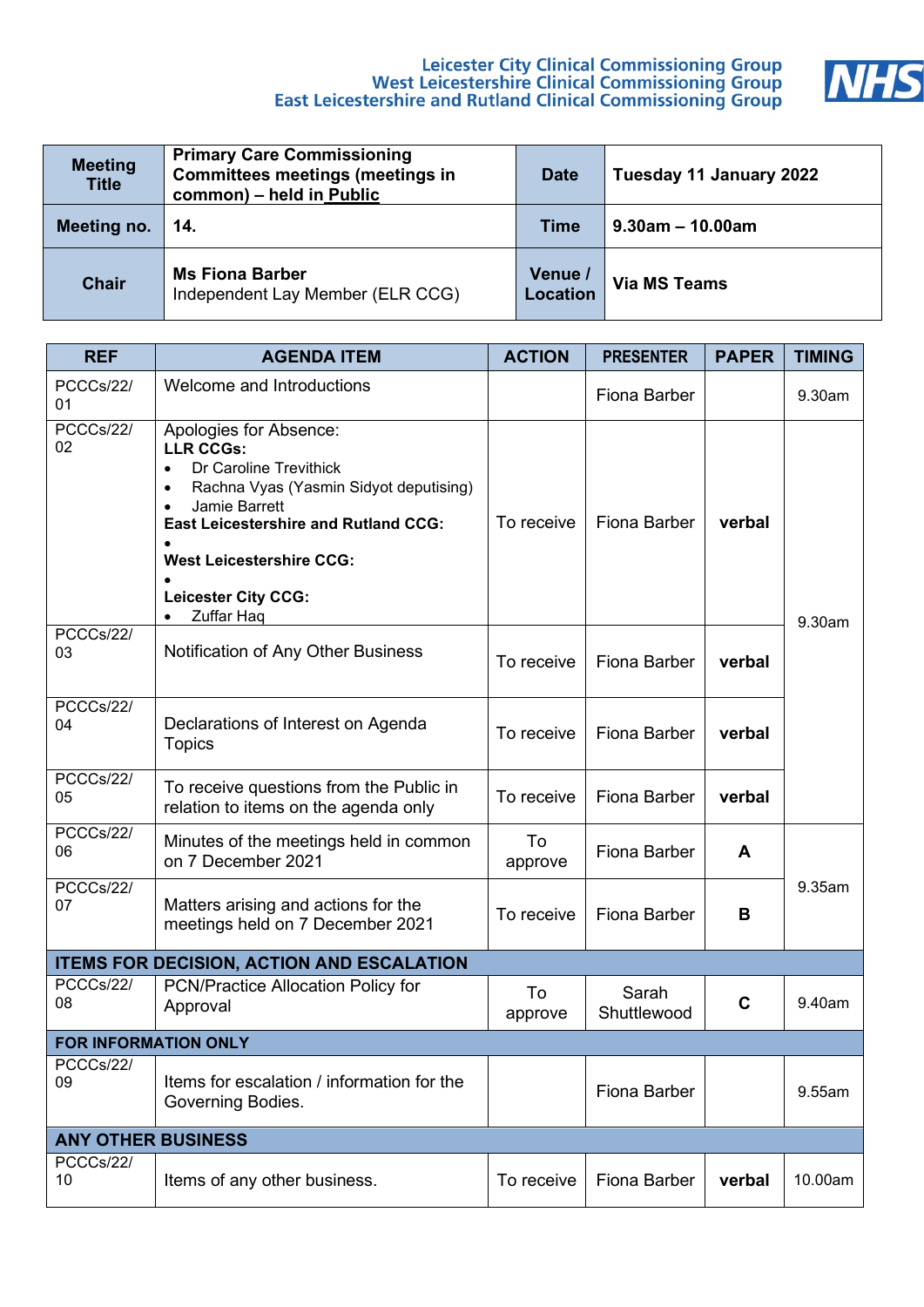| <b>REF</b>                     | <b>AGENDA ITEM</b>                                                                                                                                     | <b>ACTION</b> | <b>PRESENTER</b> | <b>PAPER</b> | <b>TIMING</b> |
|--------------------------------|--------------------------------------------------------------------------------------------------------------------------------------------------------|---------------|------------------|--------------|---------------|
| <b>Gillian Adams to Chair.</b> | The next meeting of the LLR CCGs' Primary Care Commissioning Committee<br>meetings in common will take place on Tuesday, 1 February 2022, via MSTeams, |               |                  |              |               |

`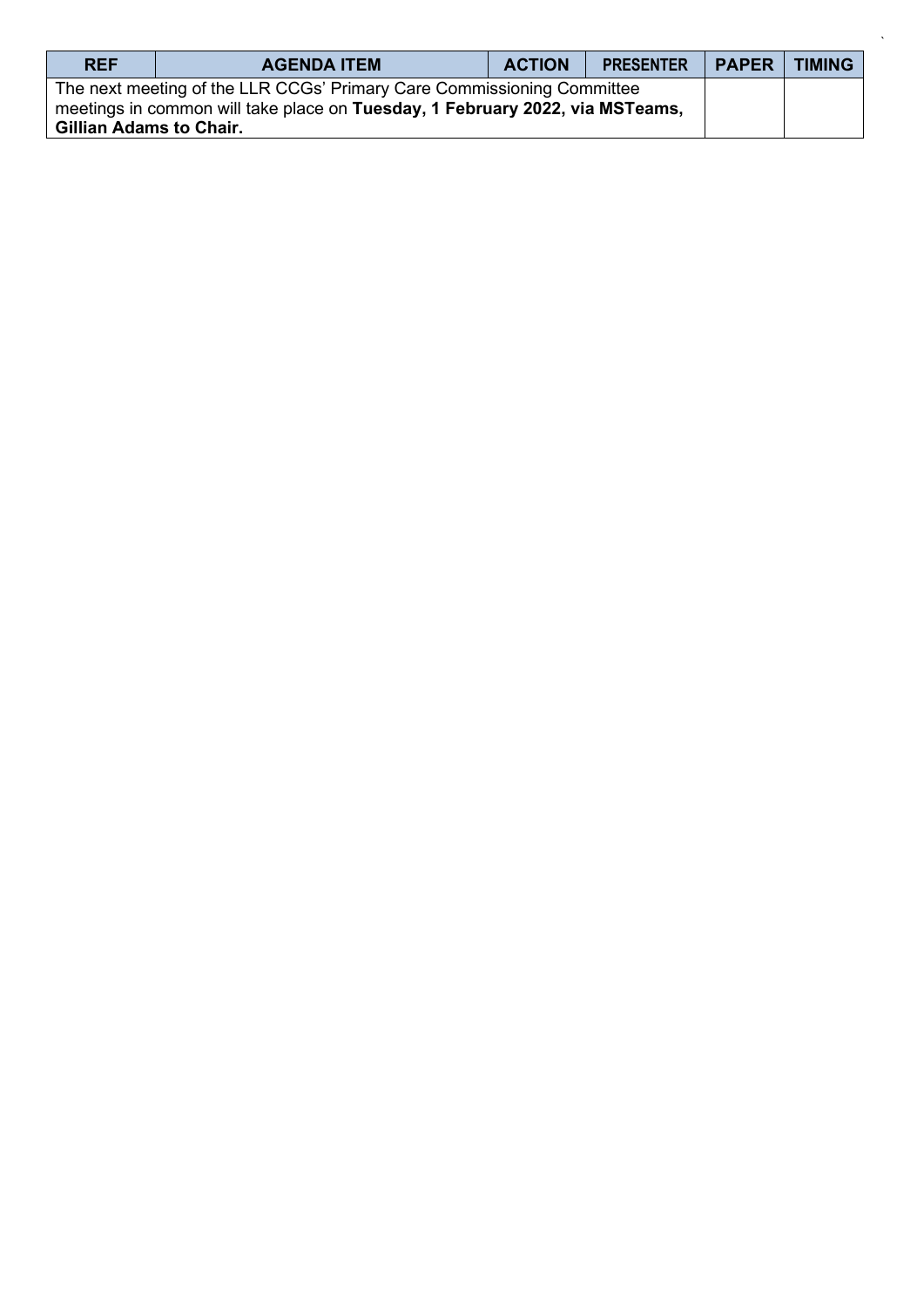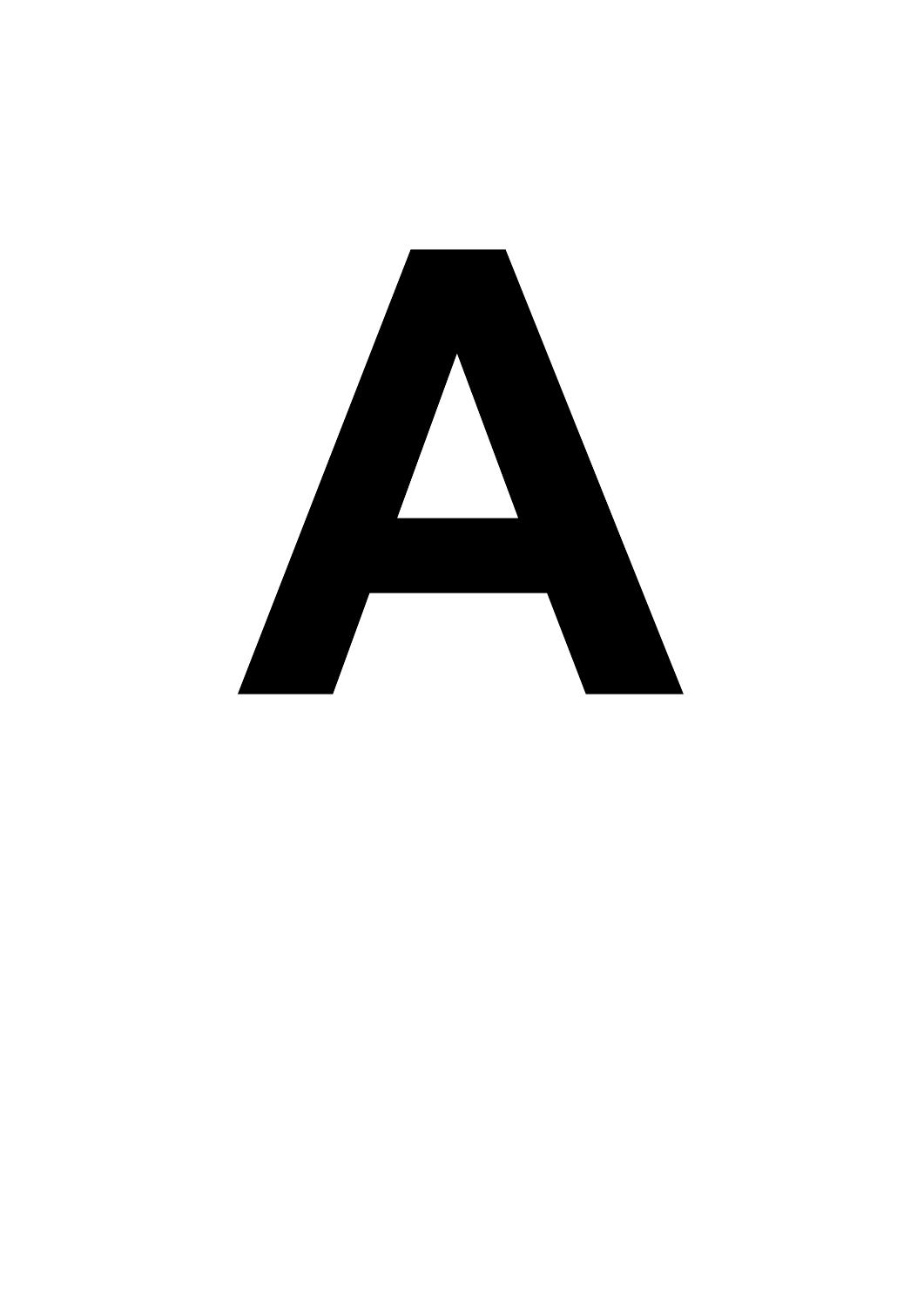### **Minutes of the LLR CCGs' Primary Care Commissioning Committees held in common on Tuesday 7 December 2021 at 9.30am Via MS Teams**

### **Present:**

### **Leicester, Leicestershire and Rutland CCGs**

| Ms Wendy Hope      | Head of Quality and Safety (on behalf of Ms Caroline<br>Trevithick) |
|--------------------|---------------------------------------------------------------------|
| Ms Rachna Vyas     | Executive Director of Integration and Transformation                |
| Ms Michelle Iliffe | Deputy Director of Finance (on behalf of Ms Nicci Briggs)           |
| Ms Sarah Prema     | Executive Director of Strategy and Planning                         |

### **East Leicestershire and Rutland CCG:**

| Ms Fiona Barber   | Deputy Chair and Independent Lay member (Chair of the meeting) |
|-------------------|----------------------------------------------------------------|
| Mr Clive Wood     | Independent Lay Member                                         |
| Dr Nikhil Mahatma | <b>Member Practice Representative</b>                          |
| Dr Girish Purohit | <b>Member Practice Representative</b>                          |
| Dr Nick Glover    | <b>Member Practice Representative</b>                          |

### **West Leicestershire CCG:**

| Ms Gillian Adams | Independent Lay Member                         |
|------------------|------------------------------------------------|
| Dr Nil Sanganee  | <b>Locality Lead North West Leicestershire</b> |

### **Leicester City CCG:**

| Mr Nick Carter     | Independent Lay Member                         |
|--------------------|------------------------------------------------|
| Dr Tony Bentley    | North and East Health Need Neighbourhood Chair |
| Dr Avi Prasad      | <b>Assistant Clinical Chair</b>                |
| Dr Raj Than        | Left Shift/Integration Lead                    |
| Dr Sulaxni Nainani | South Health Need Neighbourhood Chair          |
| Dr Gopi Boora      | North and West Health Need Neighbourhood Lead  |
|                    |                                                |

#### **In attendance:**

Ms Harsha Kotecha Chair, Healthwatch Leicester and Leicestershire Dr Janet Underwood Chair, Healthwatch Rutland Dr Fahreen Dhanji Local Medical Committee Dr Sumit Virmani Local Medical Committee Dr Rajiv Wadhwa Local Medical Committee Ms Sarah Shuttlewood Assistant Director of Contracts and Procurement Mr Jamie Barrett Senior Contracts Manager Ms Amardip Lealh Senior Contracts Officer, Primary Care<br>Ms Laura Norton Head of Transformation Head of Transformation Ms Sarah Smith Head of Transformation Mrs Daljit Bains **Head of Corporate Governance**<br>Mrs Clare Mair **Corporate Affairs Officer** (Minute Corporate Affairs Officer (Minutes)

### **Public Gallery**

There were no members of the public present.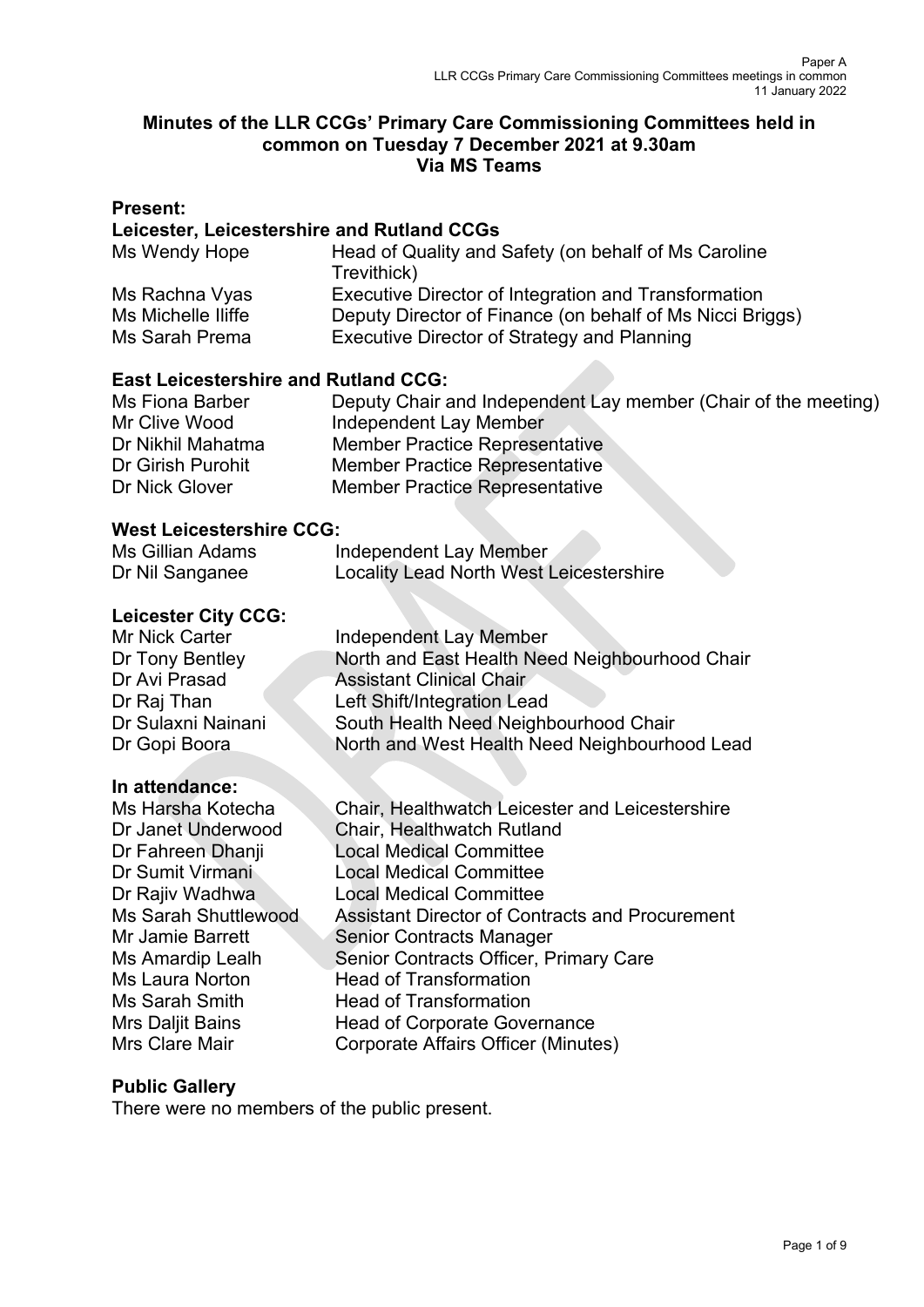| <b>ITEM</b>             |                                                                                                                                                                                                                                                                                                                                                                                                                                                                                                                                                                                                                                                                                                                                                                     | <b>LEAD</b><br><b>RESPONSIBLE</b> |
|-------------------------|---------------------------------------------------------------------------------------------------------------------------------------------------------------------------------------------------------------------------------------------------------------------------------------------------------------------------------------------------------------------------------------------------------------------------------------------------------------------------------------------------------------------------------------------------------------------------------------------------------------------------------------------------------------------------------------------------------------------------------------------------------------------|-----------------------------------|
| PCCCs/21/<br>109        | <b>Welcome and Introductions</b><br>Ms Fiona Barber welcomed all attendees to the thirteenth meeting of<br>the Leicester, Leicestershire and Rutland (LLR) Clinical Commissioning<br>Groups' (CCGs) Primary Care Commissioning Committee (PCCC)                                                                                                                                                                                                                                                                                                                                                                                                                                                                                                                     |                                   |
|                         | meetings in common, on behalf of the three PCCC Chairs, reminding<br>members that this meeting was taking place in public and therefore the<br>chat function should not be used and if members wished to make a<br>comment they should use the "raise hand" function.                                                                                                                                                                                                                                                                                                                                                                                                                                                                                               |                                   |
| <b>PCCCs/21/</b><br>110 | <b>Apologies for absence:</b>                                                                                                                                                                                                                                                                                                                                                                                                                                                                                                                                                                                                                                                                                                                                       |                                   |
|                         | <b>LLR CCGs</b><br>Dr Caroline Trevithick, Executive Director of Nursing, Quality and<br>Performance<br>Ms Nicci Briggs, Executive Director of Finance, Contracts and<br><b>Corporate Governance</b><br><b>East Leicestershire and Rutland CCG</b><br><b>Leicester City CCG</b><br>Mr Zuffar Haq, Independent Lay Member<br>$\bullet$<br>Professor Azhar Farooqi, Clinical Chair<br><b>West Leicestershire CCG</b><br>Dr Geoff Hanlon, Locality Lead<br>$\bullet$<br>Ms Wendy Kerr, Independent Lay Member<br>$\bullet$<br>Dr Ash Kothari, Locality Lead<br>$\bullet$<br>The meeting was confirmed to be quorate for East Leicestershire and<br>Rutland Clinical Commissioning Group (ELR CCG) Leicester City CCG<br>(LC CCG) and West Leicestershire CCG (WL CCG). |                                   |
| PCCCs/21/<br>111        | <b>Notification of Any Other Business</b><br>Ms Barber confirmed there were no items of other business.                                                                                                                                                                                                                                                                                                                                                                                                                                                                                                                                                                                                                                                             |                                   |
| PCCCs/21/<br>112        | <b>Declarations of Interest</b>                                                                                                                                                                                                                                                                                                                                                                                                                                                                                                                                                                                                                                                                                                                                     |                                   |
|                         | GP members present declared an interest in items relating to<br>commissioning of primary care where a potential conflict may arise,<br>noting the register of interest contains the current declarations and this<br>is published on the CCGs websites. It was noted that the Local Medical<br>Committee (LMC) representatives may also be conflicted in such<br>matters and as such this will be noted and actioned accordingly.                                                                                                                                                                                                                                                                                                                                   |                                   |
|                         | Ms Barber noted the following specific declarations:                                                                                                                                                                                                                                                                                                                                                                                                                                                                                                                                                                                                                                                                                                                |                                   |
|                         | <b>Paper A – minutes</b>                                                                                                                                                                                                                                                                                                                                                                                                                                                                                                                                                                                                                                                                                                                                            |                                   |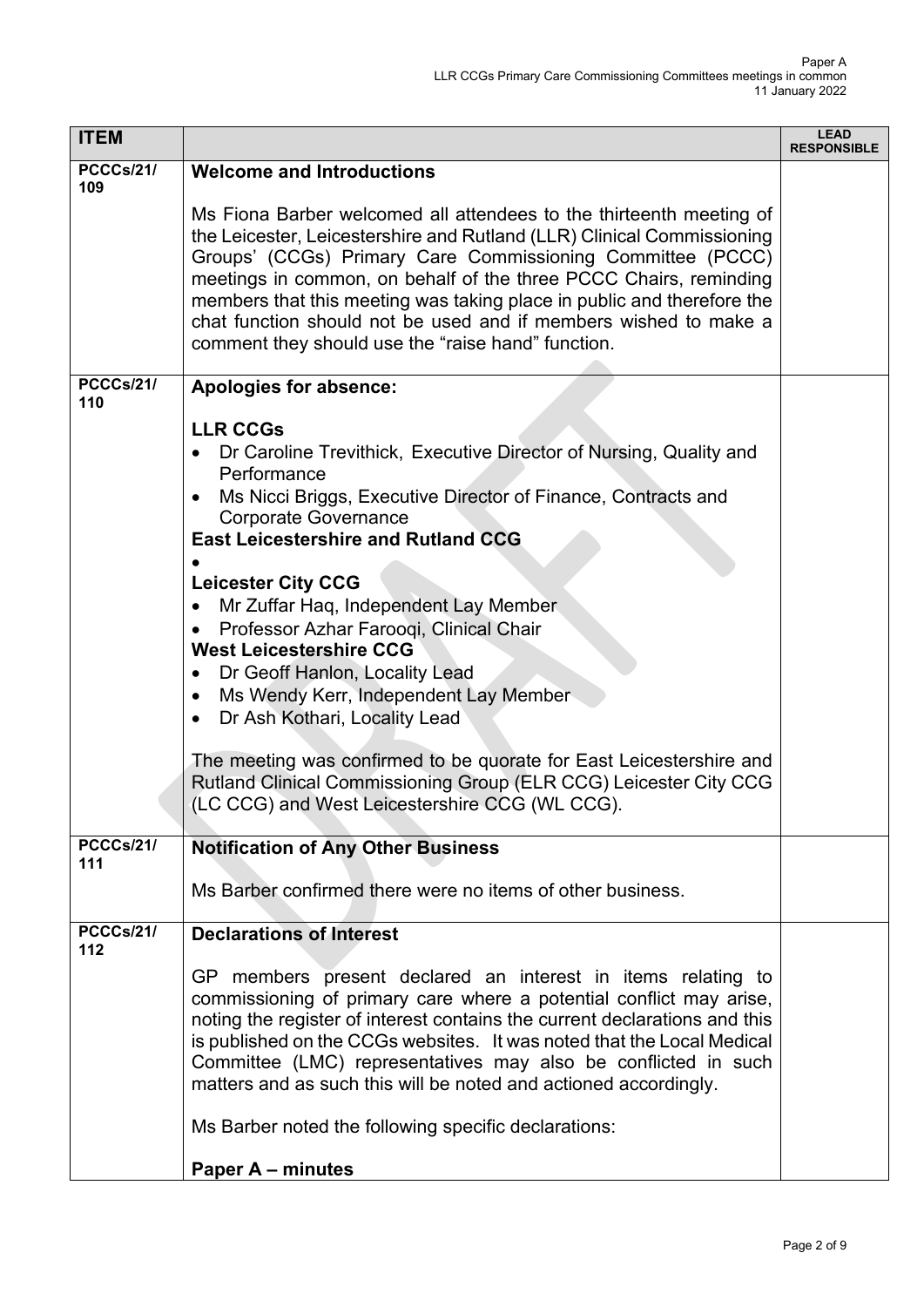|                         | Members conflicted with the relevant sections of the minutes were<br>$\bullet$<br>asked to refrain from commenting on the content of the minutes<br>unless there was a point of accuracy.                                                                                                                                                                                                                                                                                                                                                                                                                                                                                                                |  |
|-------------------------|----------------------------------------------------------------------------------------------------------------------------------------------------------------------------------------------------------------------------------------------------------------------------------------------------------------------------------------------------------------------------------------------------------------------------------------------------------------------------------------------------------------------------------------------------------------------------------------------------------------------------------------------------------------------------------------------------------|--|
|                         | <b>Paper C - Primary Care Co-Commissioning Budget report -</b><br>month 7<br>GP members would be directly conflicted, with the exception of Dr<br>Tony Bentley, as the report related to primary care finance.<br>It was agreed no further action was required as the report is for<br>$\bullet$<br>information only.                                                                                                                                                                                                                                                                                                                                                                                    |  |
|                         | Paper D - General Practice Quality - High level report<br>GP members could be conflicted if their Practice is identified within<br>$\bullet$<br>the report, however no specific conflicts had been identified on this<br>occasion.                                                                                                                                                                                                                                                                                                                                                                                                                                                                       |  |
|                         | Paper E - GP Practice and/or Contractual Merger Policy<br>The report was being received to approve the updated policy.<br>$\bullet$<br>All GP members, with the exception of Dr Tony Bentley, are directly<br>$\bullet$<br>conflicted in respect of this policy document which is an<br>amalgamation of previous existing policy documents that align with<br>NHS E processes.<br>It was agreed it would be helpful to gain the views of the GP<br>$\bullet$<br>members in the discussion and for them to remain in the meeting for<br>the decision on the basis that the policy is being reviewed to ensure<br>a single document replaces the existing three and it is aligned with<br>NHS E processes. |  |
|                         | Paper F - Emergency Caretaking Policy and Provider Selection<br><b>Process</b><br>The report was being received to approve the updated policy.<br>All GP members, with the exception of Dr Tony Bentley, are directly<br>conflicted in respect of this policy document which is an<br>amalgamation of previous existing policy documents that align with<br>NHS E processes.<br>It was agreed it would be helpful to gain the views of the GP<br>$\bullet$<br>members in the discussion and for them to remain in the meeting for<br>the decision on the basis that the policy is being reviewed to ensure<br>a single document replaces the existing three and it is aligned with<br>NHS E processes.   |  |
|                         | It was RESOLVED to:<br><b>NOTE</b> the conflicts of interest declared and the actions to be taken.                                                                                                                                                                                                                                                                                                                                                                                                                                                                                                                                                                                                       |  |
| <b>PCCCs/21/</b><br>113 | To receive questions from the Public in relation to items on the<br>agenda<br>No questions were received from members of the public at the meeting<br>or in advance of the meeting.                                                                                                                                                                                                                                                                                                                                                                                                                                                                                                                      |  |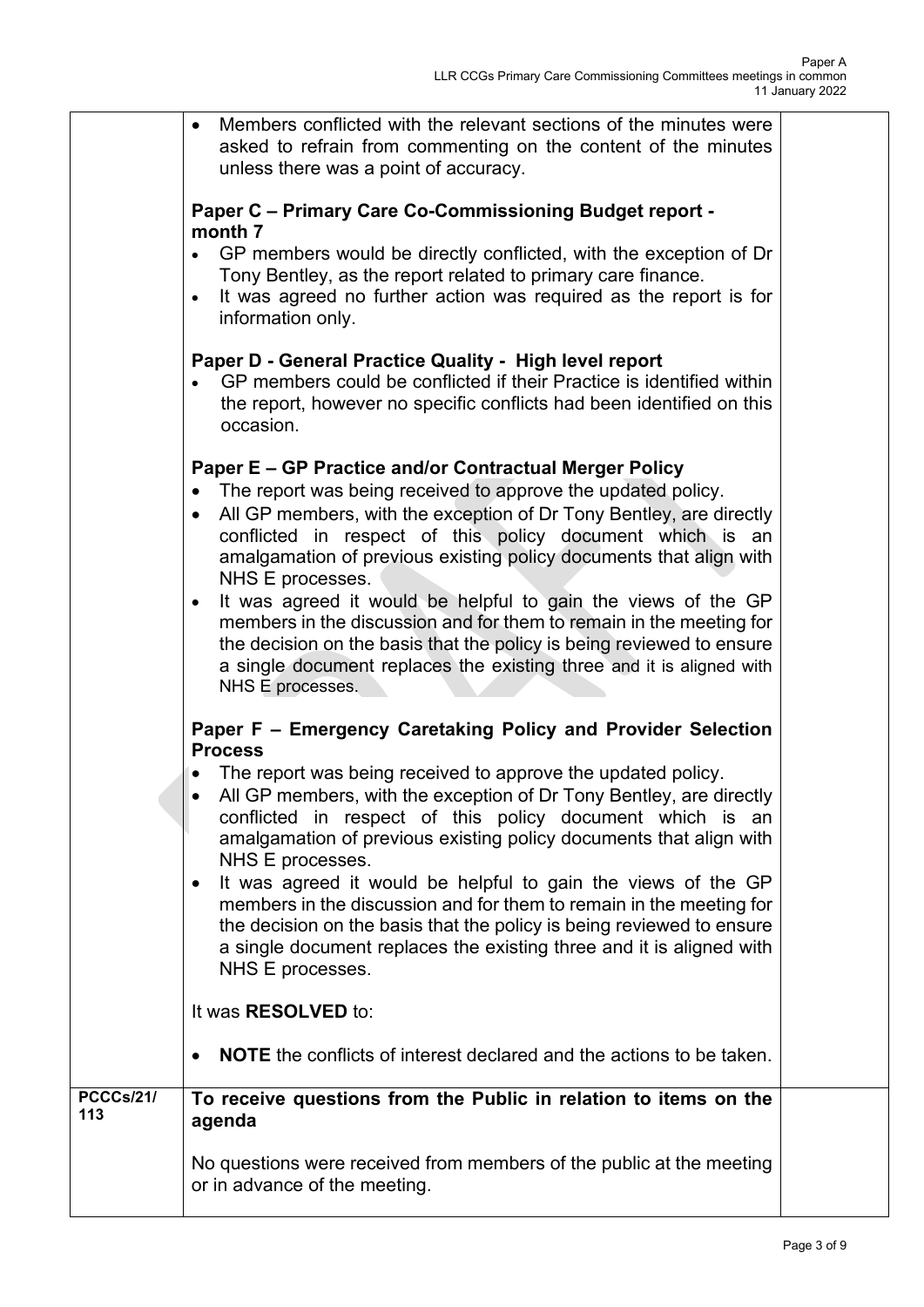| <b>PCCCs/21/</b><br>114                     | Minutes of the previous meeting held on 2 November 2021 (Paper<br>A)<br>Minutes of the LLR CCGs PCCCs in Common meeting held on 2<br>November 2021 were received and approved as an accurate record<br>subject to one comment.<br>21/104 - Primary Care Report of Findings from Local and National<br>Surveys (Paper E)<br>Ms Adams had asked for assurance that the action plan would come<br>back to PCCC with lead names, prioritization, categorized impacts and<br>asked for this to be added to the action log. A separate action plan was<br>not being produced, but would build on the work of the primary care cell.<br>Ms Vyas however undertook to bring something back to the PCCC in<br>January to provide assurance or to circulate something in the<br>meantime.<br>Page 8 of this minute incorrectly noted Leicester University, which<br>would be corrected to Loughborough University Social Sciences.<br>It was <b>RESOLVED</b> to:<br>• APPROVE the minutes of the LLR CCGs PCCC meeting held on 2<br>November 2021. | Rachna<br><b>Vyas</b> |
|---------------------------------------------|------------------------------------------------------------------------------------------------------------------------------------------------------------------------------------------------------------------------------------------------------------------------------------------------------------------------------------------------------------------------------------------------------------------------------------------------------------------------------------------------------------------------------------------------------------------------------------------------------------------------------------------------------------------------------------------------------------------------------------------------------------------------------------------------------------------------------------------------------------------------------------------------------------------------------------------------------------------------------------------------------------------------------------------|-----------------------|
| <b>PCCCs/21/</b><br>115<br><b>PCCCs/21/</b> | To Receive Matters Arising and actions for the meeting held on 2<br>November 2021 (Paper B)<br>The matters arising following the LLR CCGs meetings in common held<br>on 2 November 2021 were received and updates received:<br>21/54 - Primary Care Networks Configuration Process<br>An update on the PCCC reconfiguration process was on the confidential<br>agenda today and would come to the public meeting in January 2022.<br>21/104 – Primary Care Report of Findings from Local and National<br>Surveys<br>A response was awaited from Dave Rowson regarding ILM<br>representation on the primary care communications task and finish<br>group. Ms Vyas undertook to follow this up.<br><b>Matters Arising;</b><br>There were no matters arising.<br>It was RESOLVED to:<br><b>RECEIVE</b> the matters arising and the update provided.<br>$\bullet$<br>Primary Care Co-Commissioning Budget Report Month 7 (Paper                                                                                                              | Rachna<br><b>Vyas</b> |
| 116                                         | C)                                                                                                                                                                                                                                                                                                                                                                                                                                                                                                                                                                                                                                                                                                                                                                                                                                                                                                                                                                                                                                       |                       |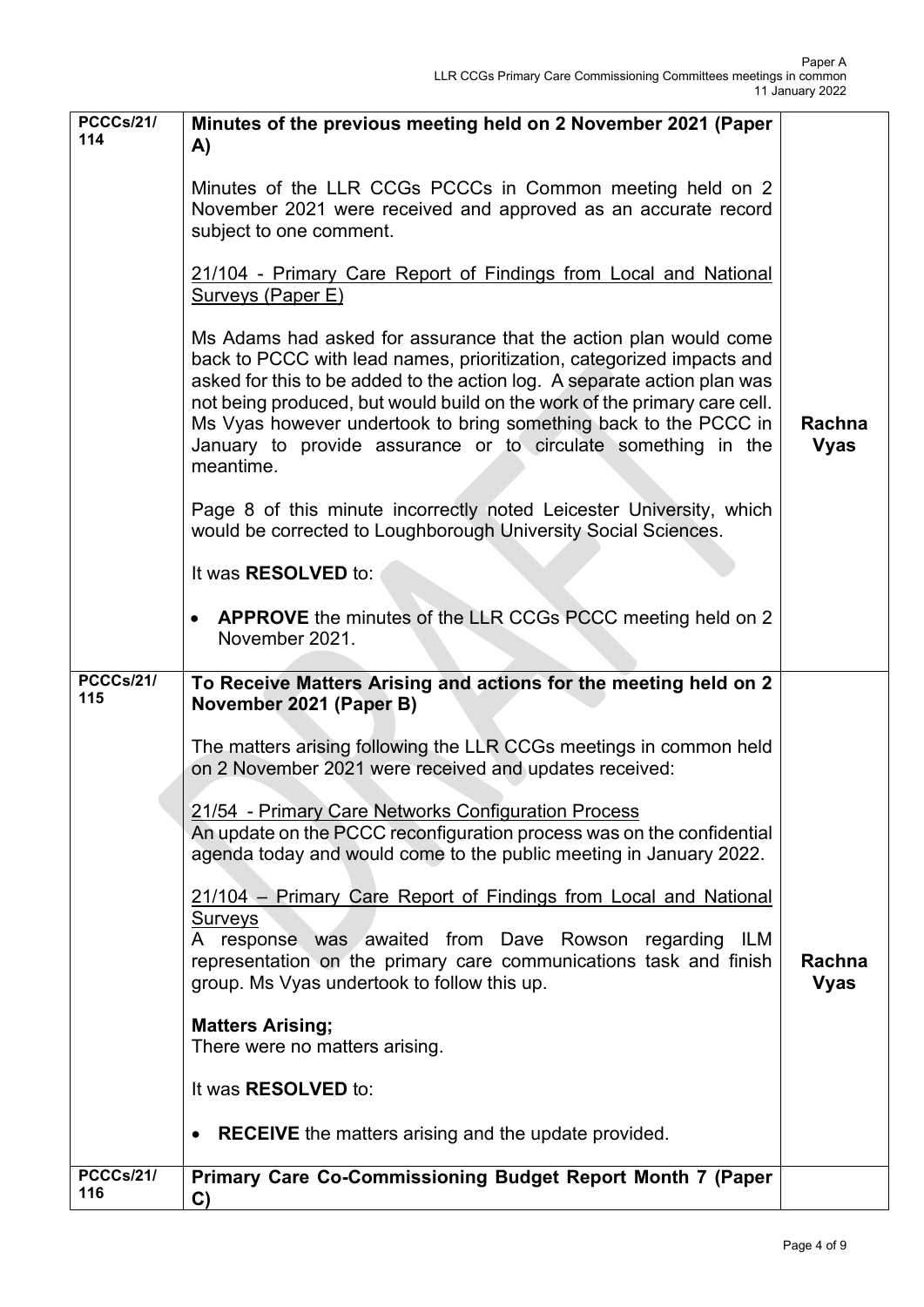| Ms Michelle Iliffe presented the financial position of the three LLR CCGs<br>with regards to the 2021/22 Primary Care budgets as at month $7$<br>(October 2021) including an overview of the current financial position |
|-------------------------------------------------------------------------------------------------------------------------------------------------------------------------------------------------------------------------|
| for Primary Care Co-Commissioning, Primary Care Services and<br>Prescribing.                                                                                                                                            |

The 2022/22 financial year was in two stages; H1 and H2. Budgets had not been uploaded to the ledger in month 7 because the plan for H2 was in draft format. Budgets have now been set for month 8.

At month 7 the co-commissioning budget was overspent by £597k with a forecast of a slight underspend at the end of the financial year. This was being reported on the PCN line due to the treatment of ARRS (additional roles reimbursement scheme) to show the spend incurred and the forecast to break even in anticipation of NHSE funding an additional amount in excess of the budget. The CCGs had received confirmation this was an appropriate treatment. The £188k underspend forecast could change depending on the number of claims received at financial year end.

Primary care services reported a forecast £1.7m overspend, similar to the position reported at month 6. This is due to the city hubs.

Prescribing reported a slight under spend of £216k at year end which is based on month 5 information and a projection to the end of the financial year based on Category M savings.

Dr Sanganee noted the underspend on GP support framework incentives. He asked if the city hubs expenditure was being met by the future primary care funding model. Ms Iliffe advised the £837k underspend remained as the forecast outturn and in relation to the future funding model, which included long term conditions complex patients and federation QIPP for West, this consumed the underspend. The future funding had been shown on the community services base line. H2 reflected all payments due in H2 so the position had not impacted the budget setting for H2.

*Dr Virmani joined the meeting.* 

It was **RESOLVED** to:

- **RECEIVE** the M6 Finance Report for Primary Care **Commissioning**
- **NOTE** due to the overspent position of the co-commissioning budget, financial decisions for the remainder of 2021/22 would be taken to the Governing Bodies for ratification.

### **PCCCs/21/ <sup>117</sup> General Practice Quality – High Level report (Paper D)**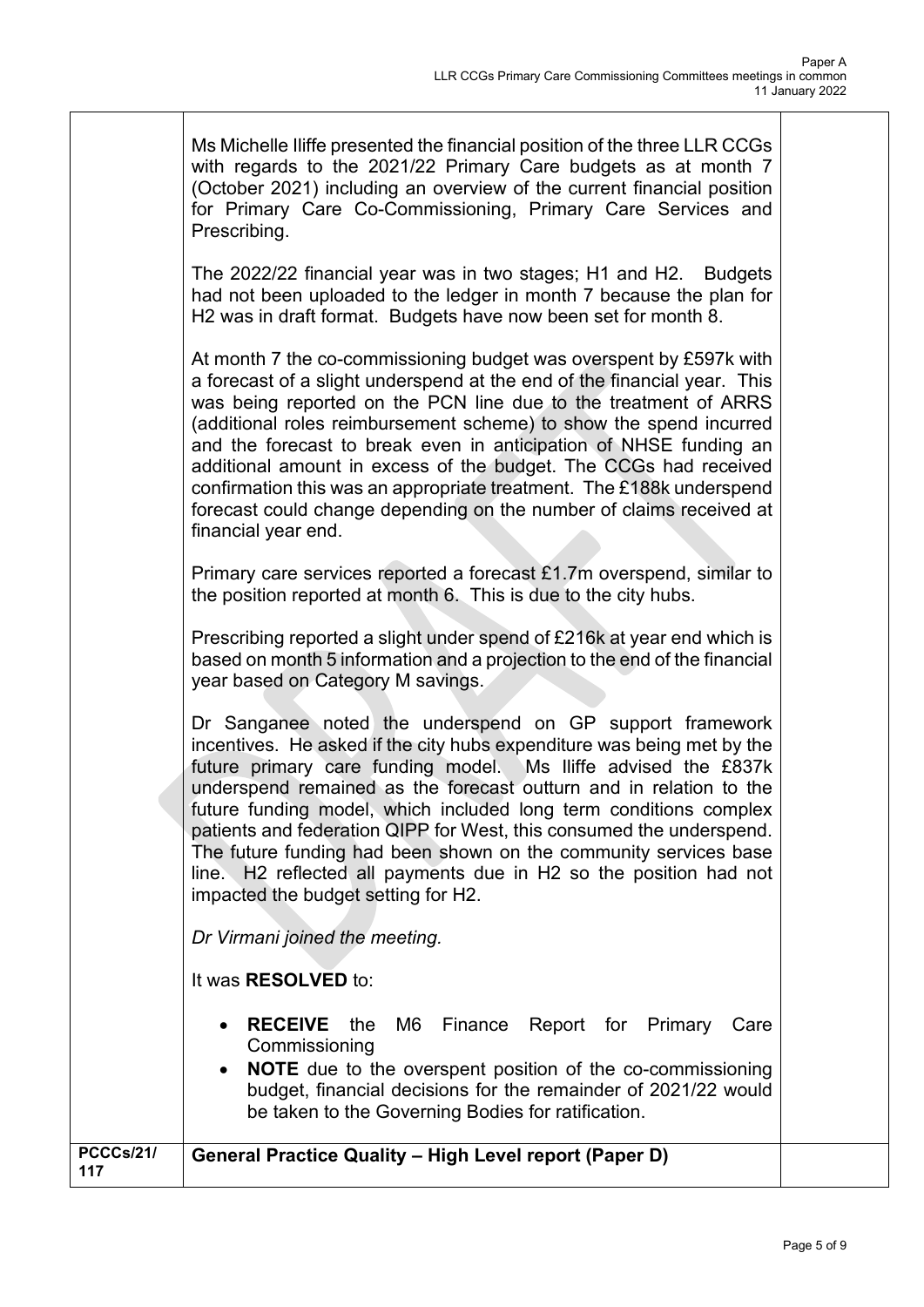|                         | Ms Wendy Hope provided a high-level report on newly published CQC<br>reports for LLR general practices.                                                                                                                                                                                                                                                                                                                                                                                                                                                                                                                                                   |  |
|-------------------------|-----------------------------------------------------------------------------------------------------------------------------------------------------------------------------------------------------------------------------------------------------------------------------------------------------------------------------------------------------------------------------------------------------------------------------------------------------------------------------------------------------------------------------------------------------------------------------------------------------------------------------------------------------------|--|
|                         | One new CQC report had been published since the last meeting:                                                                                                                                                                                                                                                                                                                                                                                                                                                                                                                                                                                             |  |
|                         | The reported stated the number of practices who are receiving<br>increased support and monitoring and/or additional monitoring and<br>oversight from CCG teams is five. Ms Hope provided a verbal, latest<br>position; since the Risk Sharing Group met one practice had been<br>closed on the risk log and two practices had been added due to issues<br>of service delivery. The number of practices now receiving enhanced<br>support was six.                                                                                                                                                                                                         |  |
|                         | 130 LLR practices have received a CQC inspection which are available<br>on the CQC website, the majority of which had been rated as Good.<br>The CCG continues to provide support to practices where needed.                                                                                                                                                                                                                                                                                                                                                                                                                                              |  |
|                         | Ms Shuttlewood confirmed the CQC has reviewed their rating for<br>Spectrum Health and it remained unchanged with an overall rating of<br>Requires Improvement. The CCG would continue to support Spectrum<br>Health with their improvement plan.                                                                                                                                                                                                                                                                                                                                                                                                          |  |
|                         | Dr Than raised a query regarding Spectrum Health's advertising and<br>whether they had or would revise this to reflect their current CQC rating.<br>It was also queried whether the practice's successful advertising had<br>increased their patient list size to a point where they were unable to<br>deliver services as they intended. Ms Shuttlewood said the practice<br>had increased its patient population but a correlation had not been<br>made between that and their recent CQC report. The practice had met<br>with the CCG and were happy to take on board the CQC findings and<br>had a plan to address the requires improvement elements. |  |
|                         | Healthwatch Leicester and Leicestershire had recommenced their<br>Enter and View programme. They had postponed a planned visit to<br>Spectrum Health due to the practice having a Covid case. Healthwatch<br>Leicester and Leicestershire would rearrange that visit for the new year<br>and report on patient findings.                                                                                                                                                                                                                                                                                                                                  |  |
|                         | It was RESOLVED to:                                                                                                                                                                                                                                                                                                                                                                                                                                                                                                                                                                                                                                       |  |
|                         | <b>RECEIVE</b> and note the information contained in the report.<br>$\bullet$                                                                                                                                                                                                                                                                                                                                                                                                                                                                                                                                                                             |  |
| <b>PCCCs/21/</b><br>118 | <b>GP Practice and/or Contractual Merger Policy (Paper E)</b>                                                                                                                                                                                                                                                                                                                                                                                                                                                                                                                                                                                             |  |
|                         | Ms Amardip Lealh advised in response to an audit of primary medical<br>care services and contract oversight and management functions, the<br>CCGs have reviewed a number of primary care policy and procedures.<br>A revised Practice and/or Contractual GP Merger Policy has been<br>developed to ensure a consistent process is available to practices. Best<br>practice, former learning and existing documents were used and<br>consulted on.                                                                                                                                                                                                         |  |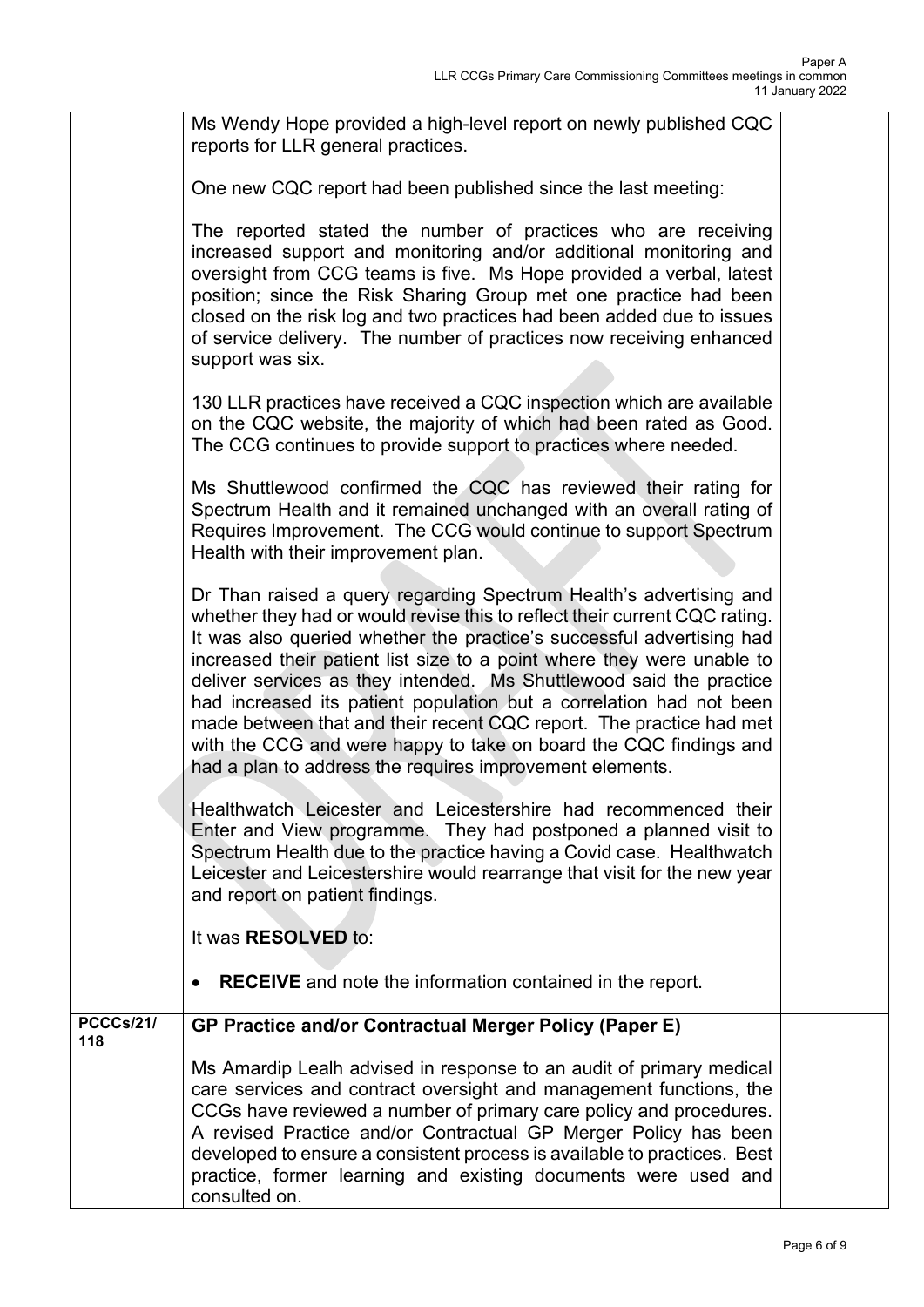Τ

|                         | Feedback has been received from the LLR CCG Clinical Leads and the<br>Integration and Transformation Team. The LLR LMC had no comments<br>to make at the time of consultation.                                                                                                                                                                                                                                                                                                                                                                                                                                    |  |
|-------------------------|-------------------------------------------------------------------------------------------------------------------------------------------------------------------------------------------------------------------------------------------------------------------------------------------------------------------------------------------------------------------------------------------------------------------------------------------------------------------------------------------------------------------------------------------------------------------------------------------------------------------|--|
|                         | The process for merging practices and/or GP contracts is complex and<br>the LLR CCGs PCCCs in common give final approval on practice<br>merger. The CCGs will have considered a robust business case from<br>the practices that ensures patient access, an outline of benefit/cost<br>analysis, short-medium term plans, funding / resource implications and<br>premises considerations. The process takes between 38 to 50 weeks<br>to complete and is supported by a detailed action plan and checklist,<br>covering a 7-step process which would be presented to the PCCC as<br>part of the assurance process. |  |
|                         | Ms Hope raised one minor detail, that the nursing and quality team had<br>recently changed its name to the clinical quality and performance<br>directorate. Ms Lealh would reflect that in the policy.                                                                                                                                                                                                                                                                                                                                                                                                            |  |
|                         | It was RESOLVED to:                                                                                                                                                                                                                                                                                                                                                                                                                                                                                                                                                                                               |  |
|                         | <b>RECEIVE</b> and <b>APPROVE</b> the GP Practice and/or Contractual<br>Merger Policy (Appendix A).                                                                                                                                                                                                                                                                                                                                                                                                                                                                                                               |  |
| <b>PCCCs/21/</b><br>119 | <b>Emergency Caretaking Policy and Provider Selection Process</b><br>(Paper F)                                                                                                                                                                                                                                                                                                                                                                                                                                                                                                                                    |  |
|                         | Ms Amardip Lealh advised in response to an audit of primary medical<br>care services and contract oversight and management functions, the<br>CCGs have reviewed a number of primary care policy and procedures.                                                                                                                                                                                                                                                                                                                                                                                                   |  |
|                         | A revised Emergency Caretaking Policy and Provider Selection<br>Process has been developed to ensure a robust process is readily<br>available and can be implemented as a matter of urgency.<br>Best<br>practice, former learning and existing documents were used and<br>consulted on.                                                                                                                                                                                                                                                                                                                           |  |
|                         | Feedback has been received from the LLR CCG Clinical Leads and the<br>Integration and Transformation Team. The LLR LMC had no comments<br>to make at the time of consultation.                                                                                                                                                                                                                                                                                                                                                                                                                                    |  |
|                         | Due to time constraints an emergency caretaking situation can often fall<br>outside of the usual procurement and governance processes. NHSEI<br>currently have 29 accredited bidders though a national system who<br>could provide emergency caretaking services. Only one provider, Spirit<br>Health is within Leicester City. However, as this national system is due<br>to expire in December 2023 an LLR process has been developed to<br>build a database of LLR CCG Approved Contractors by January 2022                                                                                                    |  |

 $\mathsf{r}$ 

٦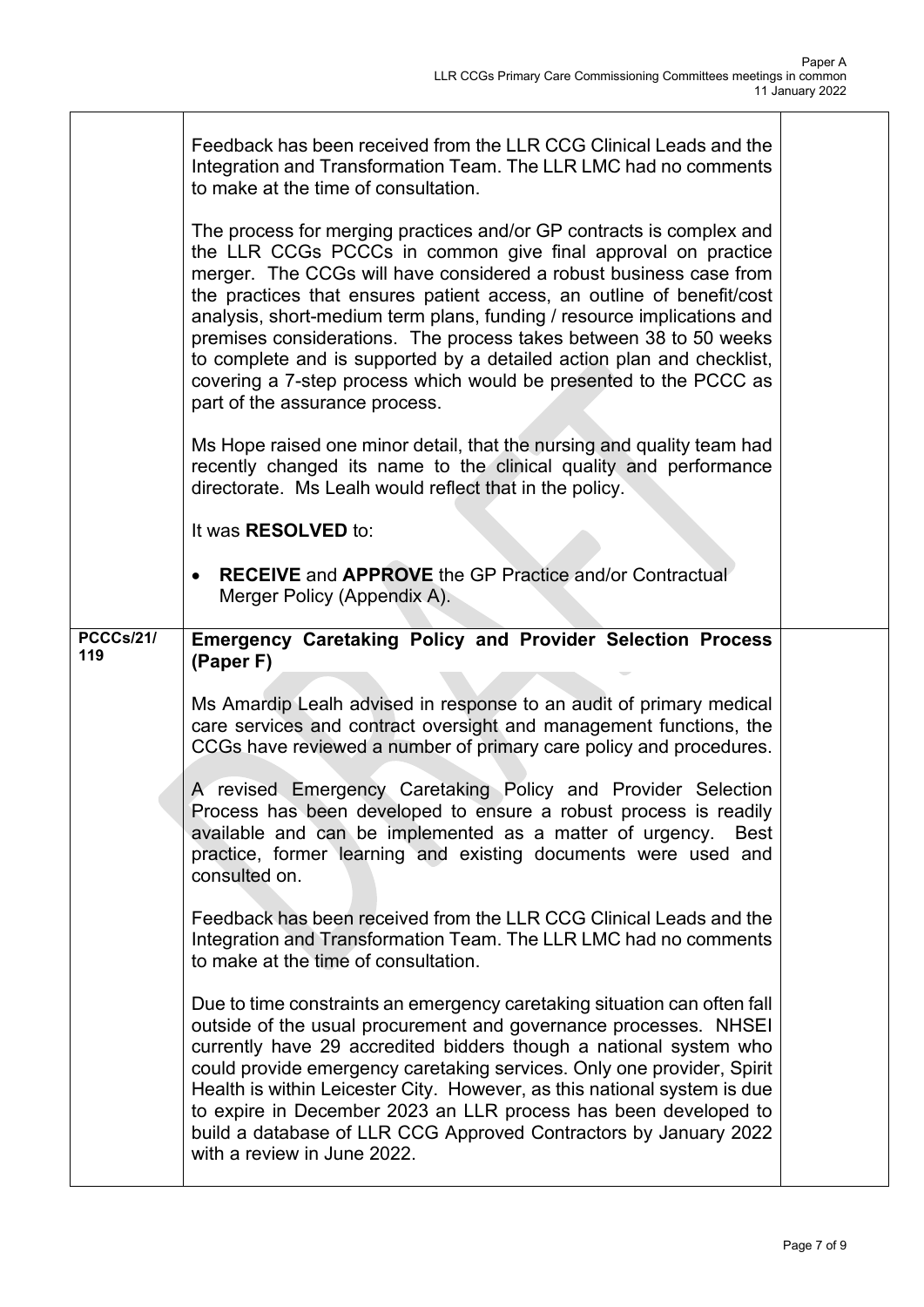|                         | Decisions on appointing a caretaking provider sits with the PCCC and<br>due to rapidity of decision, extra-ordinary meetings may be required.<br>The PCCC will be supported by an Emergency Caretaking Panel who<br>will be responsible for reviewing all applications received and evaluating<br>these in line with a set criteria and process.<br>All LLR GP practices would be contacted to seek an Expression of<br>Interest to deliver caretaking in an emergency situation. These would<br>be added to the LLR database and when an emergency caretaking<br>situation arose, a search would be done alongside the national<br>database to see if there was interest. If a caretaking situation arose<br>and no practice on the LLR database was in a position to positively<br>respond, the CCGs would approach all LLR practices. |  |
|-------------------------|------------------------------------------------------------------------------------------------------------------------------------------------------------------------------------------------------------------------------------------------------------------------------------------------------------------------------------------------------------------------------------------------------------------------------------------------------------------------------------------------------------------------------------------------------------------------------------------------------------------------------------------------------------------------------------------------------------------------------------------------------------------------------------------------------------------------------------------|--|
|                         | The following comments and points were noted;                                                                                                                                                                                                                                                                                                                                                                                                                                                                                                                                                                                                                                                                                                                                                                                            |  |
|                         | It was felt a local provider would be preferrable as emergency<br>caretaking situations can develop into subsequent merger.                                                                                                                                                                                                                                                                                                                                                                                                                                                                                                                                                                                                                                                                                                              |  |
|                         | The process would take 8 to 12 weeks in total. It was agreed to add<br>some indicative time scales to each part of the process, whilst ensuring<br>the process retained flexibility.                                                                                                                                                                                                                                                                                                                                                                                                                                                                                                                                                                                                                                                     |  |
|                         | PCN resilience to avoid practices reaching a point of emergency<br>caretaking was the preferrable course of action as these situations are<br>costly and disruptive to patients.                                                                                                                                                                                                                                                                                                                                                                                                                                                                                                                                                                                                                                                         |  |
|                         | Practices would absolutely have the right to decline a request to<br>caretake. The database would simply hold the expressions of interest<br>and practices could opt in and out of opportunities as they arose. The<br>language in the policy would be amended to ensure that flexibility came<br>across.                                                                                                                                                                                                                                                                                                                                                                                                                                                                                                                                |  |
|                         | Ms Barber summarised the process was necessary to provide<br>The process was well written and well<br>continuation of services.<br>considered but some minor points would be taken account of. The final<br>version would be brought back to the PCCC in January 2022, or soon<br>after.                                                                                                                                                                                                                                                                                                                                                                                                                                                                                                                                                 |  |
|                         | It was <b>RESOLVED</b> to:<br><b>DEFER</b> approval of the Emergency Caretaking Policy and Provider<br>$\bullet$<br>Selection Process (Appendix A) subject to some minor revisions<br>prior to the PCCC receiving a final version for sign off in January<br>2022, or soon after.                                                                                                                                                                                                                                                                                                                                                                                                                                                                                                                                                        |  |
| <b>PCCCs/21/</b><br>120 | Items for escalation / information for the Governing Bodies                                                                                                                                                                                                                                                                                                                                                                                                                                                                                                                                                                                                                                                                                                                                                                              |  |
|                         | There were no specific items for the Governing Bodies to be made<br>aware of, but they would as usual, be provided with a brief summary of<br>the business.                                                                                                                                                                                                                                                                                                                                                                                                                                                                                                                                                                                                                                                                              |  |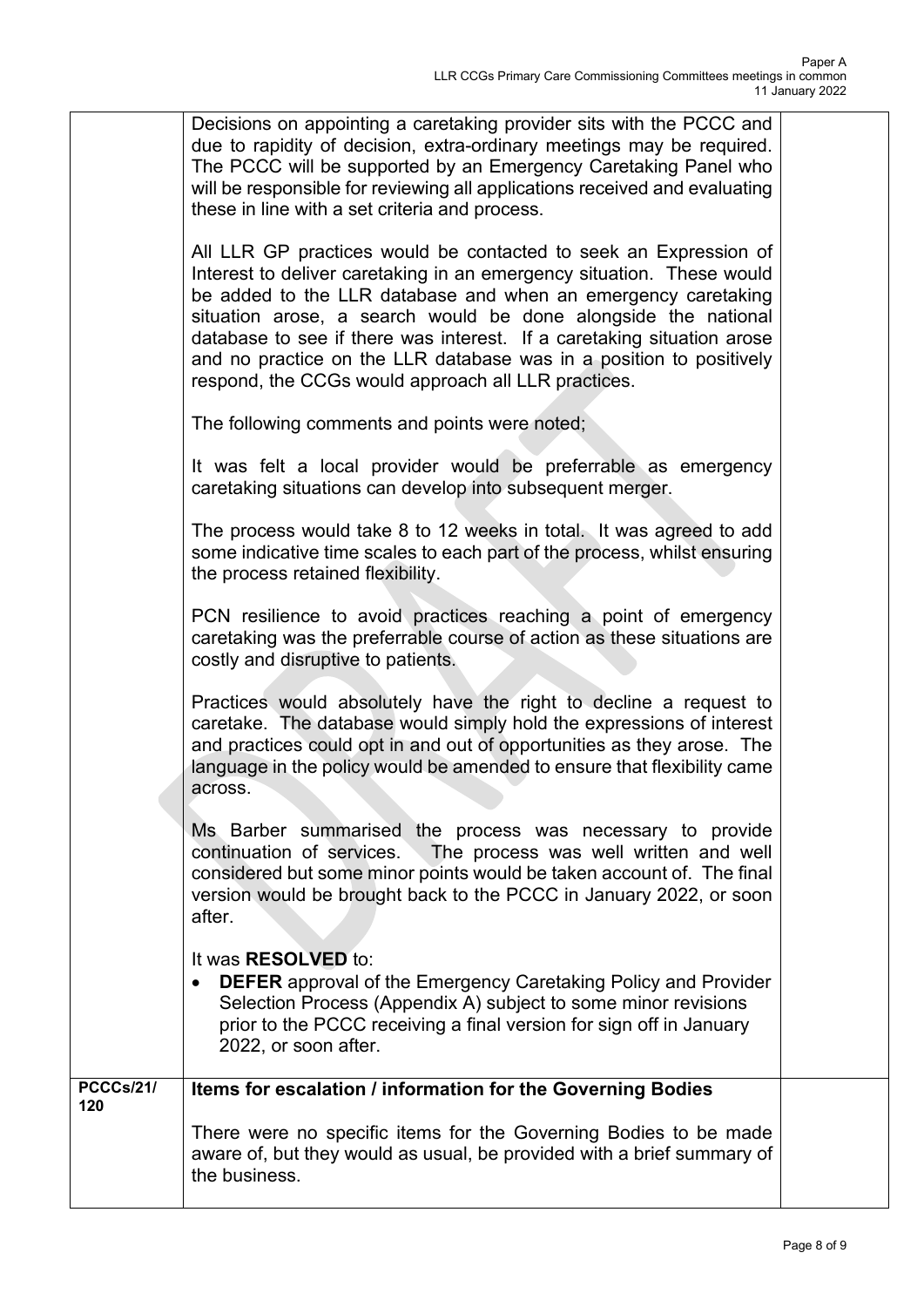| <b>PCCCs/21/</b><br>121 | Any other business                                                                                                                                                                   |  |
|-------------------------|--------------------------------------------------------------------------------------------------------------------------------------------------------------------------------------|--|
|                         | There were no other items of business.                                                                                                                                               |  |
|                         | Date of next meeting                                                                                                                                                                 |  |
|                         | The date of the next LLR Primary Care Commissioning Committee<br>meetings will be held on Tuesday 11 January 2022 at 9:30am, via MS<br>Teams. Meeting to be chaired by Fiona Barber. |  |
|                         | The meeting concluded at 10.14am.                                                                                                                                                    |  |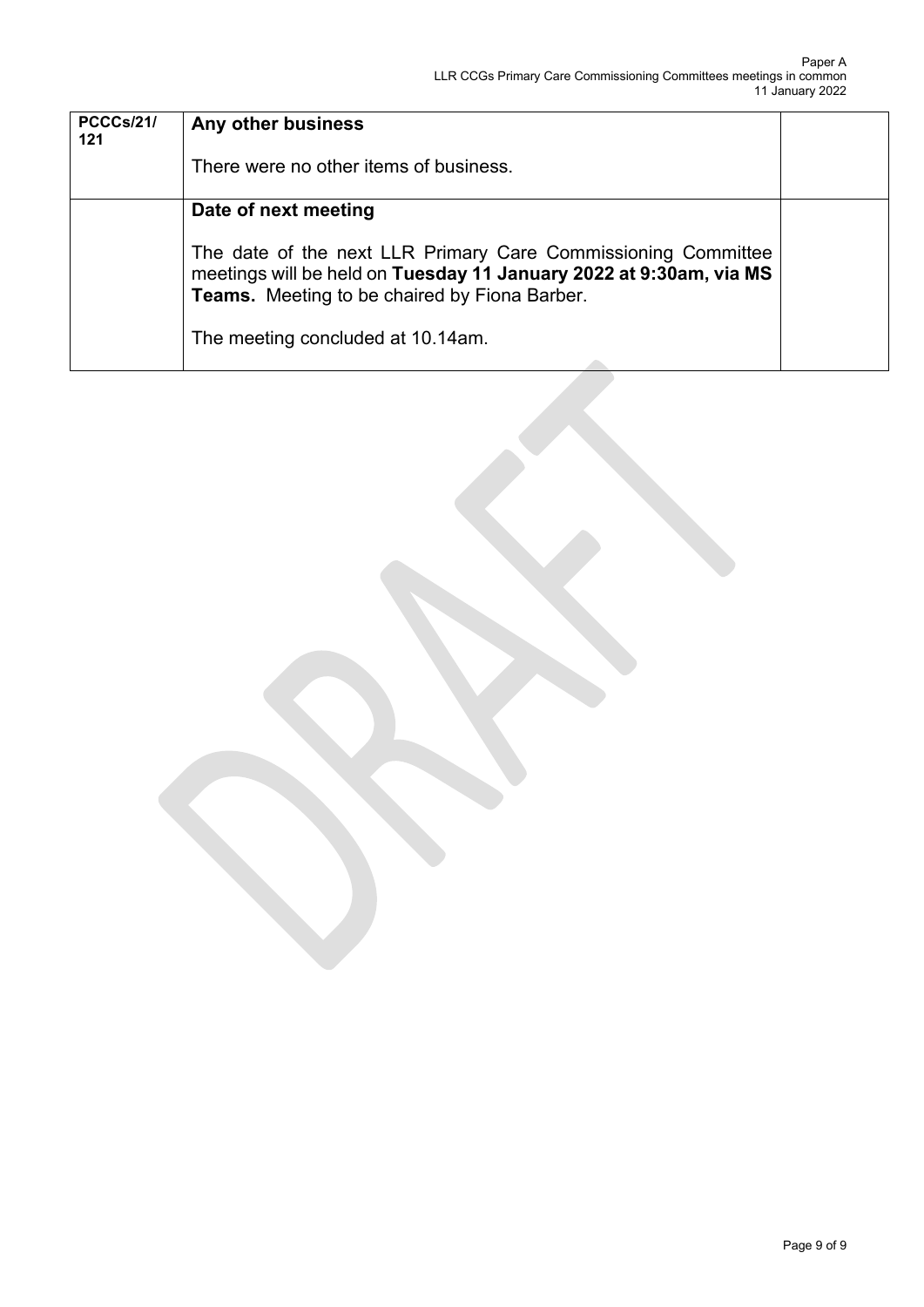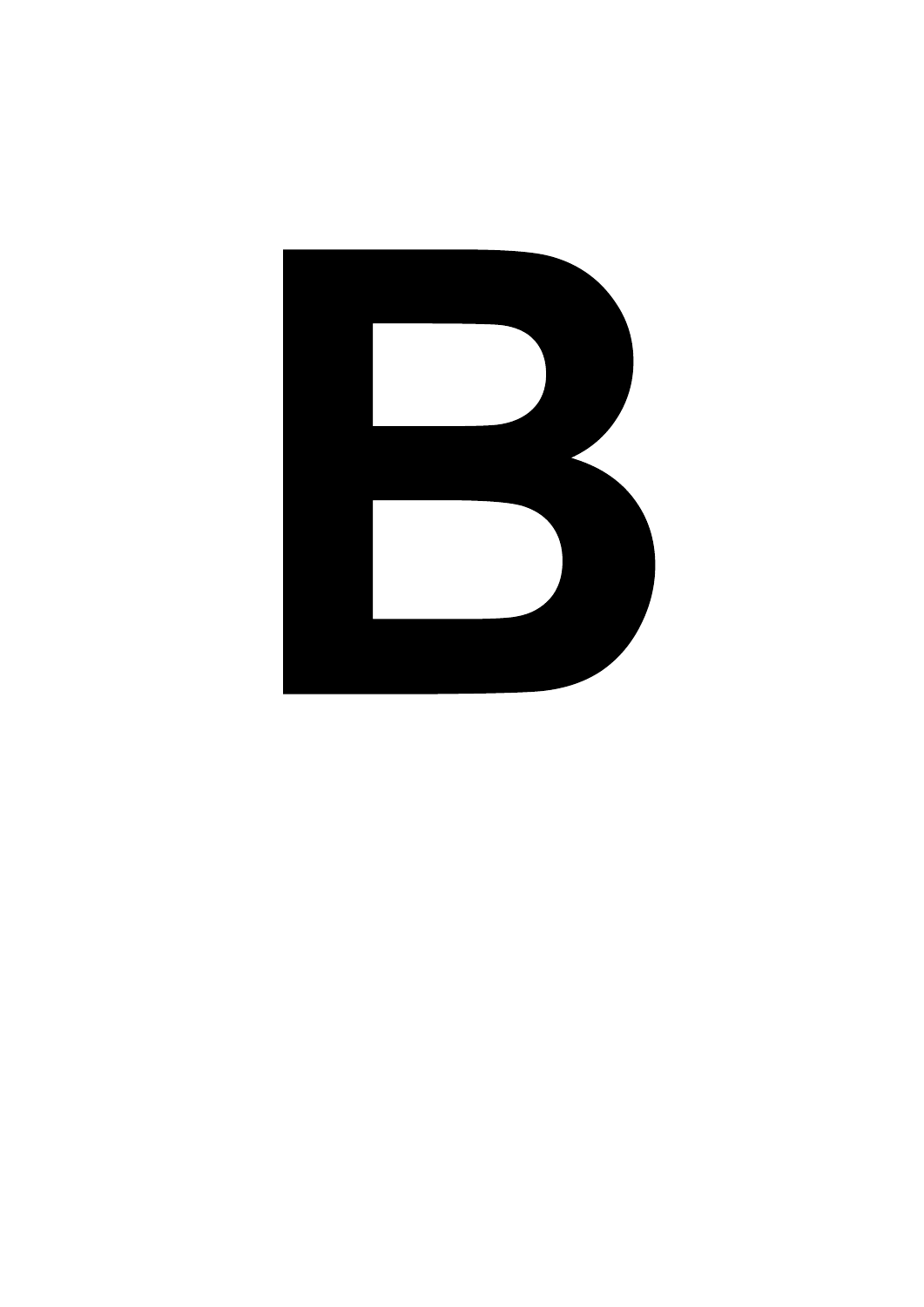#### Paper B LLR CCGS Primary Care Commissioning Committee Meeting 11 January 2021

### **LEICESTER, LEICESTERSHIRE AND RUTLAND CLINICAL COMMISSIONING GROUPS PRIMARY CARE COMMISSIONING COMMITTE MEETING**

### **ACTION NOTES**

**Key**

**Completed On-Track No progress made**

| <b>Minute</b><br>No. | <b>Meeting</b>   | <b>Item</b>                                                               | <b>Responsible</b><br><b>Officer</b> | <b>Action Required</b>                                                                                                     | To be<br>completed<br>by                                                                   | Progress as at<br>11 January 2021                                                                                                         | <b>Status</b> |
|----------------------|------------------|---------------------------------------------------------------------------|--------------------------------------|----------------------------------------------------------------------------------------------------------------------------|--------------------------------------------------------------------------------------------|-------------------------------------------------------------------------------------------------------------------------------------------|---------------|
| PCCCs/<br>21/54      | <b>July 2021</b> | <b>Primary Care</b><br><b>Networks</b><br>Configuration<br><b>Process</b> | Sarah<br>Shuttlewood                 | Sarah Shuttlewood to provide<br>a draft Allocation Process                                                                 | September<br>2021<br><b>November</b><br>2021<br><b>December</b><br>2021<br>January<br>2022 | <b>PCN/Practice allocation</b><br>process policy is on the<br>January 2022 agenda.<br><b>ACTION COMPLETE</b>                              | <b>GREEN</b>  |
| PCCCs/<br>21/102     | November<br>2021 | Primary Care Co-<br>Commissioning<br><b>Budget Report</b><br>Month 6      | Rachna Vyas                          | Primary<br>Extended<br>Care<br>Access - options appraisal on<br>reprovision of services across<br>LLR to come to the PCCC. | January<br>2022<br>February<br>2022                                                        | The January PCCC is<br>only considering<br>essential items of<br>business. This item has<br>been deferred to the<br>February 2022 agenda. | <b>AMBER</b>  |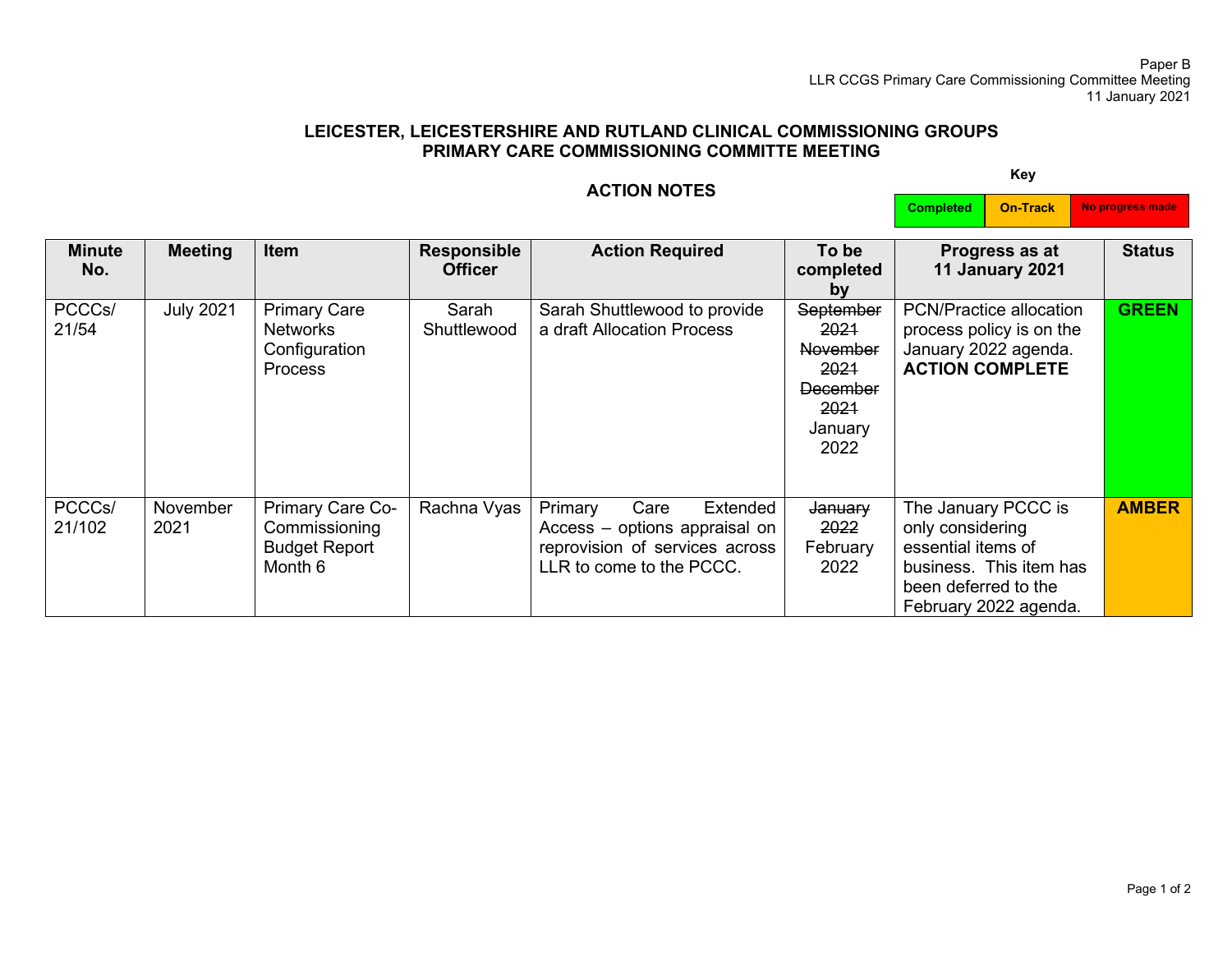Paper B LLR CCGS Primary Care Commissioning Committee Meeting 11 January 2021

| <b>Minute</b><br>No. | <b>Meeting</b>          | Item                                                                                       | <b>Responsible</b><br><b>Officer</b>  | <b>Action Required</b>                                                                                                                               | To be<br>completed<br>by            | Progress as at<br><b>11 January 2021</b>                                                                                                                                                                                                                                                                                                               | <b>Status</b> |
|----------------------|-------------------------|--------------------------------------------------------------------------------------------|---------------------------------------|------------------------------------------------------------------------------------------------------------------------------------------------------|-------------------------------------|--------------------------------------------------------------------------------------------------------------------------------------------------------------------------------------------------------------------------------------------------------------------------------------------------------------------------------------------------------|---------------|
| PCCCs/<br>21/104     | November<br>2021        | <b>Primary Care</b><br>Report of<br>Findings from<br>Local and<br><b>National Surveys</b>  | Rachna Vyas                           | ILM<br>with<br>patient<br>An<br>a<br>representation portfolio<br>to join<br>the<br>primary<br>care<br>communications<br>task<br>and<br>finish group. | December<br>2021                    | ILM engagement group<br>has been reformed and<br>now includes comms.<br>This group will be used<br>to engage with ILMs on a<br>range of issues,<br>including the primary<br>care survey and action<br>implementation, and<br>engender their support<br>where we can.<br>Attendance is a standing<br>open invite to all ILMs.<br><b>ACTION COMPLETE</b> | <b>GREEN</b>  |
| PCCCs/<br>21/104     | November<br>2021        | <b>Primary Care</b><br>Reports of<br>Findings from<br>Local and<br><b>National Surveys</b> | Rachna Vyas                           | Ms Vyas to<br>bring back an<br>assurance report on progress<br>achieved through the Primary<br>Care Cell                                             | January<br>February<br>2022         | Yasmin Sidyot providing<br>a paper to the PCCC<br>February 2022 meeting.                                                                                                                                                                                                                                                                               | <b>AMBER</b>  |
| PCCCs/<br>21/119     | <b>December</b><br>2021 | Emergency<br><b>Caretaking Policy</b><br>and Provider<br><b>Selection Process</b>          | Amardip<br>Lealh/Sarah<br>Shuttlewood | Minor<br>amendments<br>being<br>to the policy<br>which<br>made<br>would come back to PCCC for<br>final approval.                                     | January<br>2022<br>February<br>2022 | The January PCCC is<br>only considering<br>essential items of<br>business. This item has<br>been deferred to the<br>February 2022 agenda.                                                                                                                                                                                                              | <b>AMBER</b>  |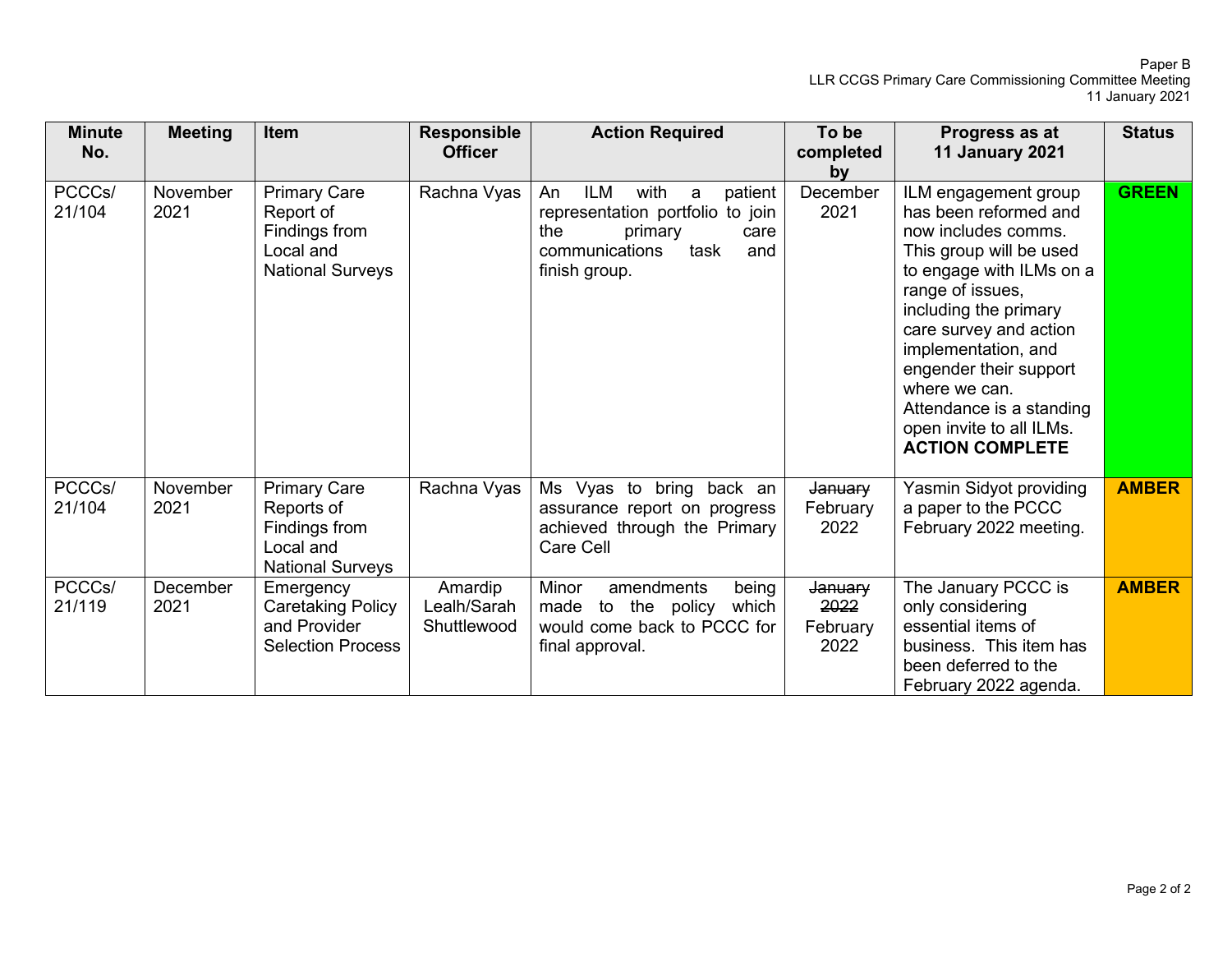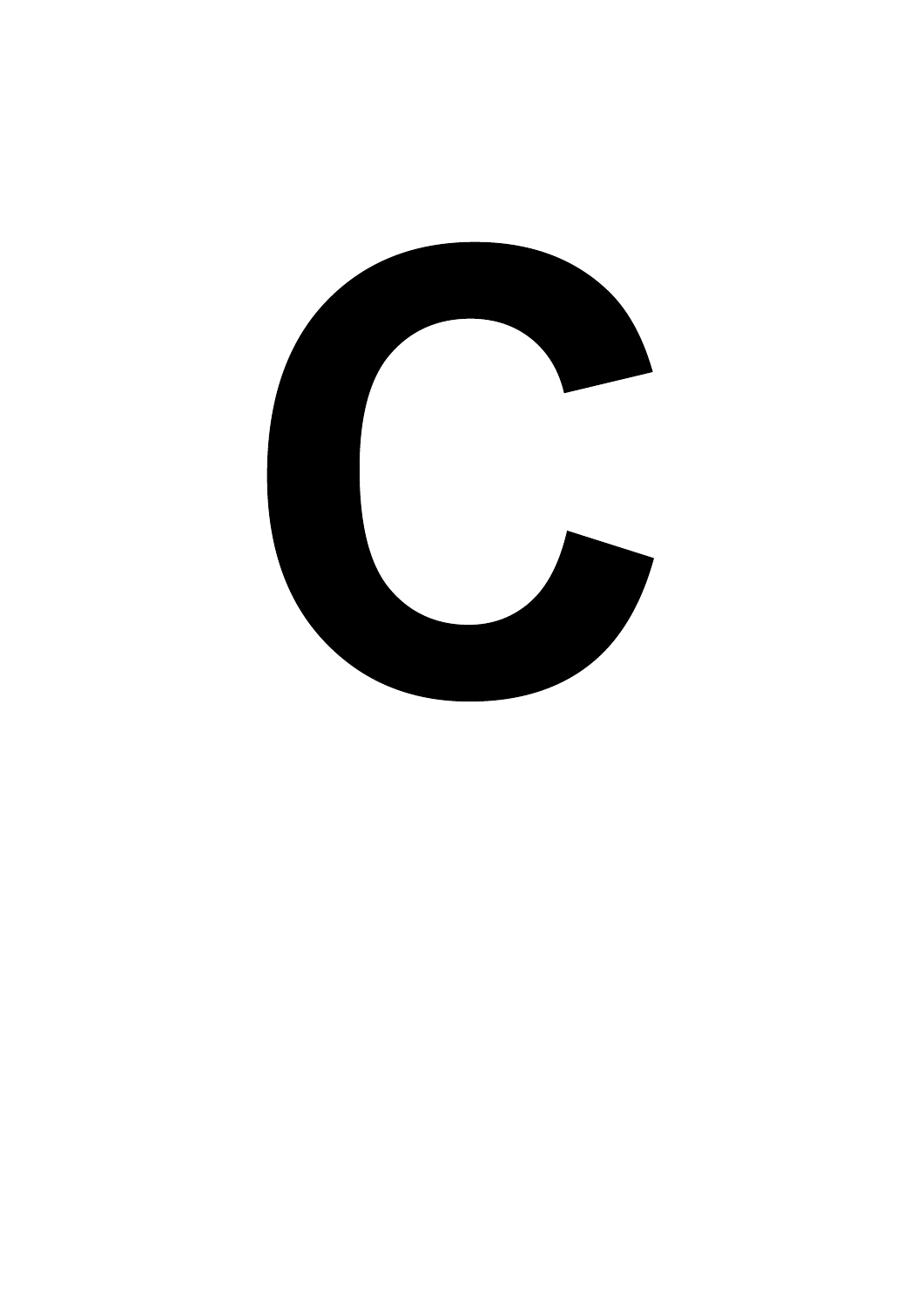# Leicester City Clinical Commissioning Group<br>West Leicestershire Clinical Commissioning Group<br>East Leicestershire and Rutland Clinical Commissioning Group



| Name of meeting:                           | <b>LLR CCGs' Primary Care</b>                                                                                                                                                                                                                                                          | Date:                                           | $\overline{1}1^{\text{th}}$ January<br>2022 | Paper: |   |
|--------------------------------------------|----------------------------------------------------------------------------------------------------------------------------------------------------------------------------------------------------------------------------------------------------------------------------------------|-------------------------------------------------|---------------------------------------------|--------|---|
|                                            | <b>Commissioning Committee</b><br>meetings in common                                                                                                                                                                                                                                   |                                                 |                                             |        |   |
|                                            | Confidential<br>Public<br>$\checkmark$                                                                                                                                                                                                                                                 |                                                 |                                             |        |   |
| <b>Report title:</b>                       | <b>PCN/Practice Allocation Policy for Approval</b>                                                                                                                                                                                                                                     |                                                 |                                             |        |   |
| <b>Presented by:</b>                       | Sarah Shuttlewood                                                                                                                                                                                                                                                                      | Assistant Director of Contracts and Procurement |                                             |        |   |
| <b>Report author:</b>                      | Sarah Shuttlewood<br>Assistant Director of Contracts and Procurement                                                                                                                                                                                                                   |                                                 |                                             |        |   |
| <b>Executive lead:</b>                     | Nicci Briggs<br>Executive Director for Finance, Contracts and Governance                                                                                                                                                                                                               |                                                 |                                             |        |   |
| <b>Action required:</b>                    | <b>Receive for information</b><br>only:                                                                                                                                                                                                                                                |                                                 | Progress update:                            |        |   |
|                                            | For assurance:                                                                                                                                                                                                                                                                         |                                                 | For approval / decision:                    |        | ✓ |
| <b>Executive</b><br>summary:               | 1. The Network Contract DES states that every GP practice has a right to<br>join a PCN and participate in the Network Contract DES. However,<br>there are rare occasions when practices are no longer a member of a<br>PCN.                                                            |                                                 |                                             |        |   |
|                                            | 2. Where a practice wishes to participate in the Network Contract DES but<br>is unable to find a PCN to join or chooses to leave a PCN without<br>another PCN to go to, commissioners have the ability as a last resort<br>to allocate a practice to a PCN as a Core Network Practice. |                                                 |                                             |        |   |
|                                            | The CCGs would expect that mediation would be undertaken to resolve<br>3.<br>any issues prior to initiating a process of moving to another PCN.                                                                                                                                        |                                                 |                                             |        |   |
|                                            | 4. As a result of a practice being allocated to a PCN during 2021/22 it was<br>agreed that a LLR CCGs policy was needed to ensure a consistent and<br>transparent approach to Allocation would be applied if this was needed<br>in the future.                                         |                                                 |                                             |        |   |
|                                            | The purpose of this report is to share the final Practice/PCN Allocation<br>5.<br>process for approval. The development of the policy has been<br>undertaken with engagement from a range of stakeholders including<br>Local Medical Committee (LMC) and clinical input.               |                                                 |                                             |        |   |
|                                            | The expectation is that the policy is reviewed on an annual basis to<br>6.<br>ensure it can be amended in line with any national changes and to<br>incorporate learning if forced allocations have taken place.                                                                        |                                                 |                                             |        |   |
| <b>Appendices:</b>                         | Appendix 1 - Practice/PCN Allocation Policy<br>٠                                                                                                                                                                                                                                       |                                                 |                                             |        |   |
| <b>Recommendations:</b>                    | The LLR CCGs' Primary Care Commissioning Committees are asked to:                                                                                                                                                                                                                      |                                                 |                                             |        |   |
|                                            | <b>APPROVE</b> the Practice/PCN Allocation Policy                                                                                                                                                                                                                                      |                                                 |                                             |        |   |
| <b>Report history and</b><br>prior review: | Allocation process discussed with PCCC in August/September 2021                                                                                                                                                                                                                        |                                                 |                                             |        |   |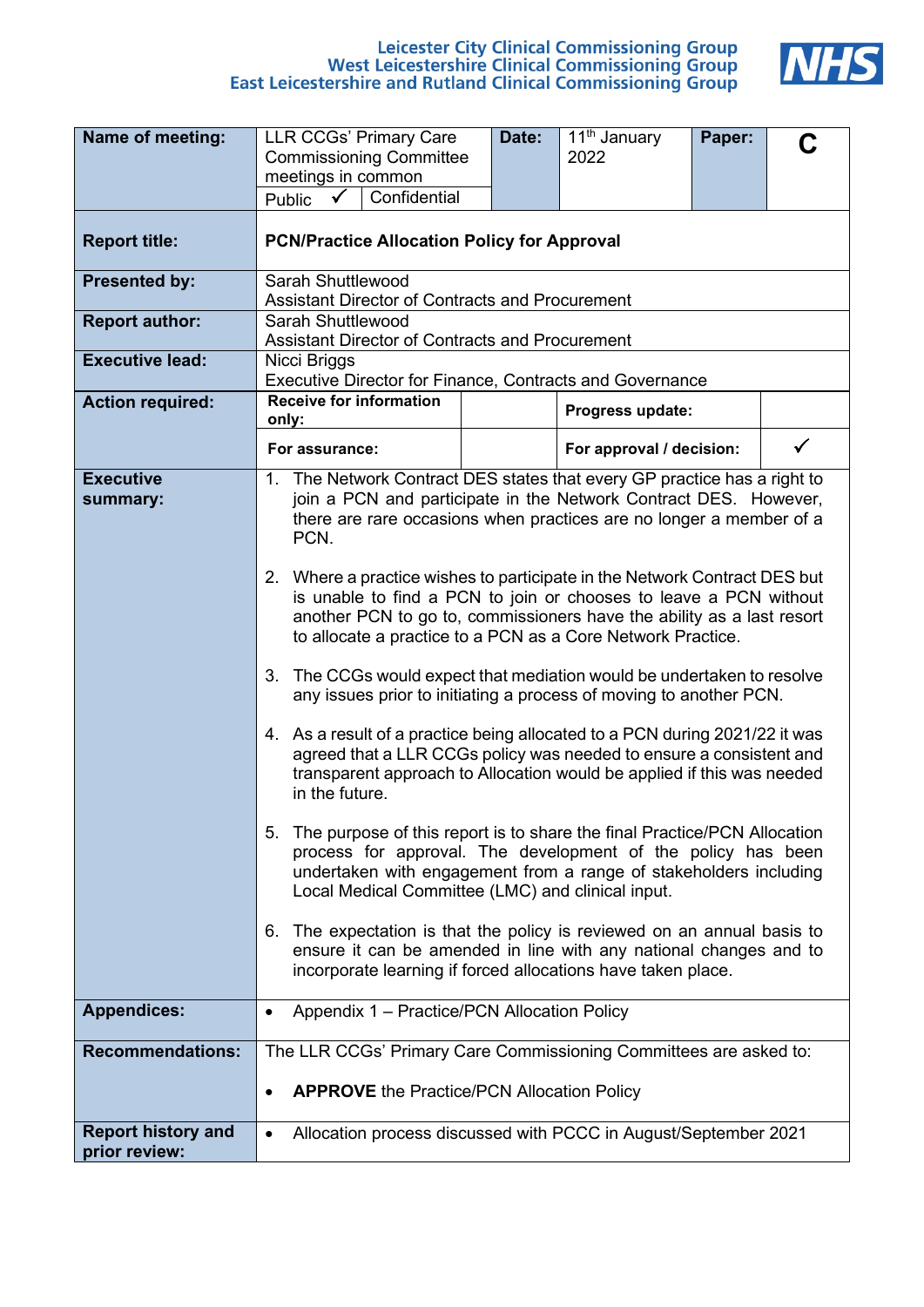| <b>Aligned to Strategic Objectives</b> |                                |                                                      |  |  |  |
|----------------------------------------|--------------------------------|------------------------------------------------------|--|--|--|
| <b>Leicester City CCG</b>              | <b>West Leicestershire CCG</b> | <b>East Leicestershire and</b><br><b>Rutland CCG</b> |  |  |  |
|                                        |                                |                                                      |  |  |  |

|              |                          | <b>Implications</b>                                                         |
|--------------|--------------------------|-----------------------------------------------------------------------------|
| a)           | <b>Conflicts of</b>      | All GPs - based on practice / PCN involvement                               |
|              | interest:                |                                                                             |
|              | b) Alignment to          | $LLR$ BAF $-08$                                                             |
|              | <b>Board Assurance</b>   | Implementation of GP Forward View and Primary Care Network (PCN)            |
|              | <b>Framework</b>         | development                                                                 |
|              |                          |                                                                             |
| $\mathbf{C}$ | <b>Resource and</b>      | The process results in significant management resource to support the       |
|              | financial                | process. No specific financial impact.                                      |
|              | implications             |                                                                             |
|              | d) Quality and           | The policy has been developed to ensure that the Allocation policy supports |
|              | patient safety           | high quality services and promotes patient safety                           |
|              | implications             |                                                                             |
| e)           | <b>Patient and</b>       | None                                                                        |
|              | public                   |                                                                             |
|              | involvement              |                                                                             |
| f            | <b>Equality analysis</b> | The policy provides a documented approach to ensure all practices and       |
|              | and due regard           | PCNs are treated fairly and transparently                                   |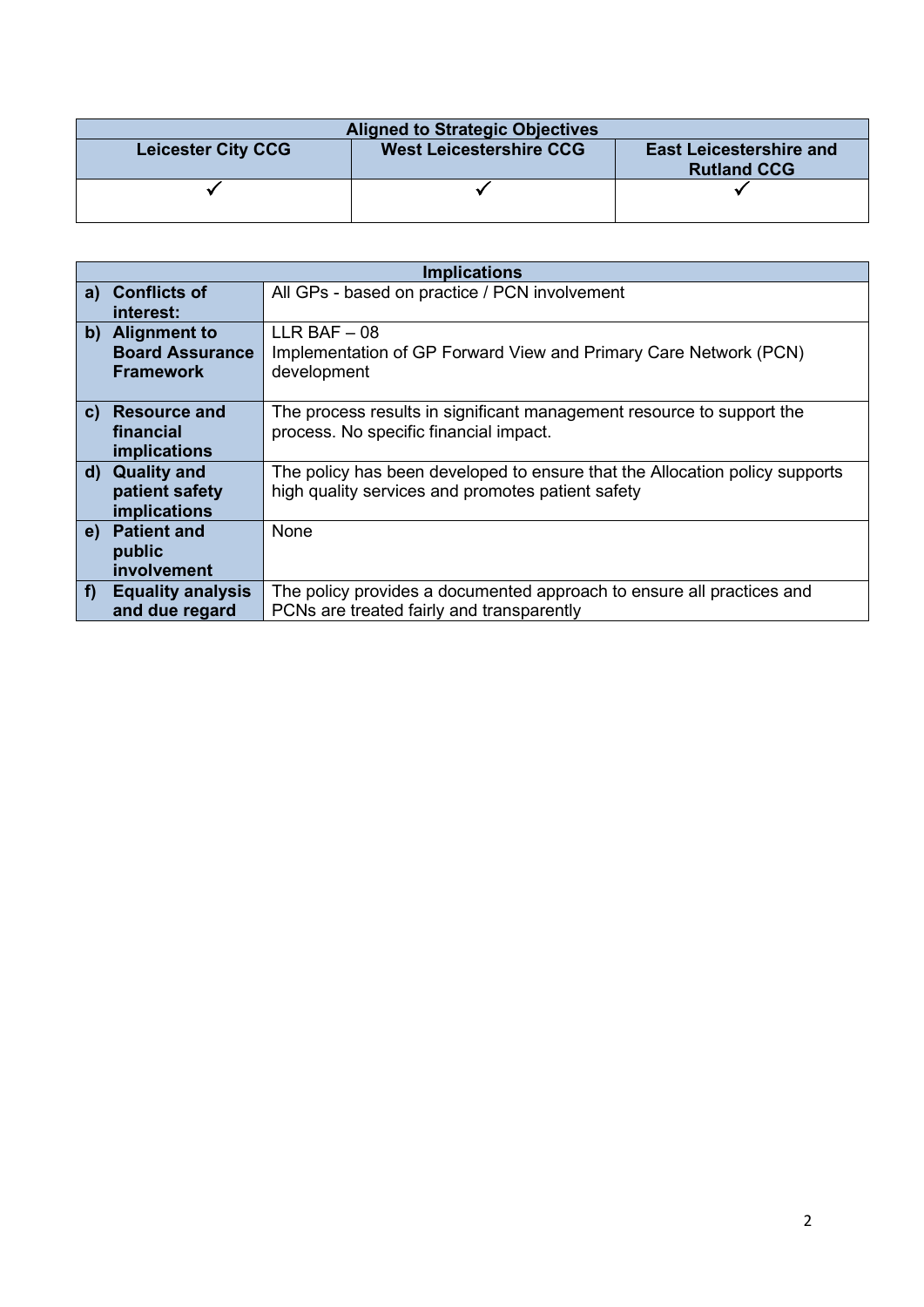Leicester City Clinical Commissioning Group<br>West Leicestershire Clinical Commissioning Group<br>East Leicestershire and Rutland Clinical Commissioning Group



### **Practice / PCN Allocation Policy**

| <b>Reference number:</b>   | LLR CORPORATE 000                                            |
|----------------------------|--------------------------------------------------------------|
| Title:                     | <b>Practice/PCN Allocation Policy</b>                        |
| <b>Version number:</b>     | Version 1, draft 4.                                          |
| <b>Policy Approved by:</b> |                                                              |
| <b>Date of Approval:</b>   |                                                              |
| Date Issued:               |                                                              |
| <b>Review Date:</b>        | Yearly Review - January 2023                                 |
| <b>Document Author:</b>    | Sarah Shuttlewood                                            |
|                            | <b>Assistant Director of Contracts and Procurements</b>      |
| <b>Executive Lead:</b>     | Nicci Briggs, Executive Director of Finance, Contracting and |
|                            | <b>Corporate Governance</b>                                  |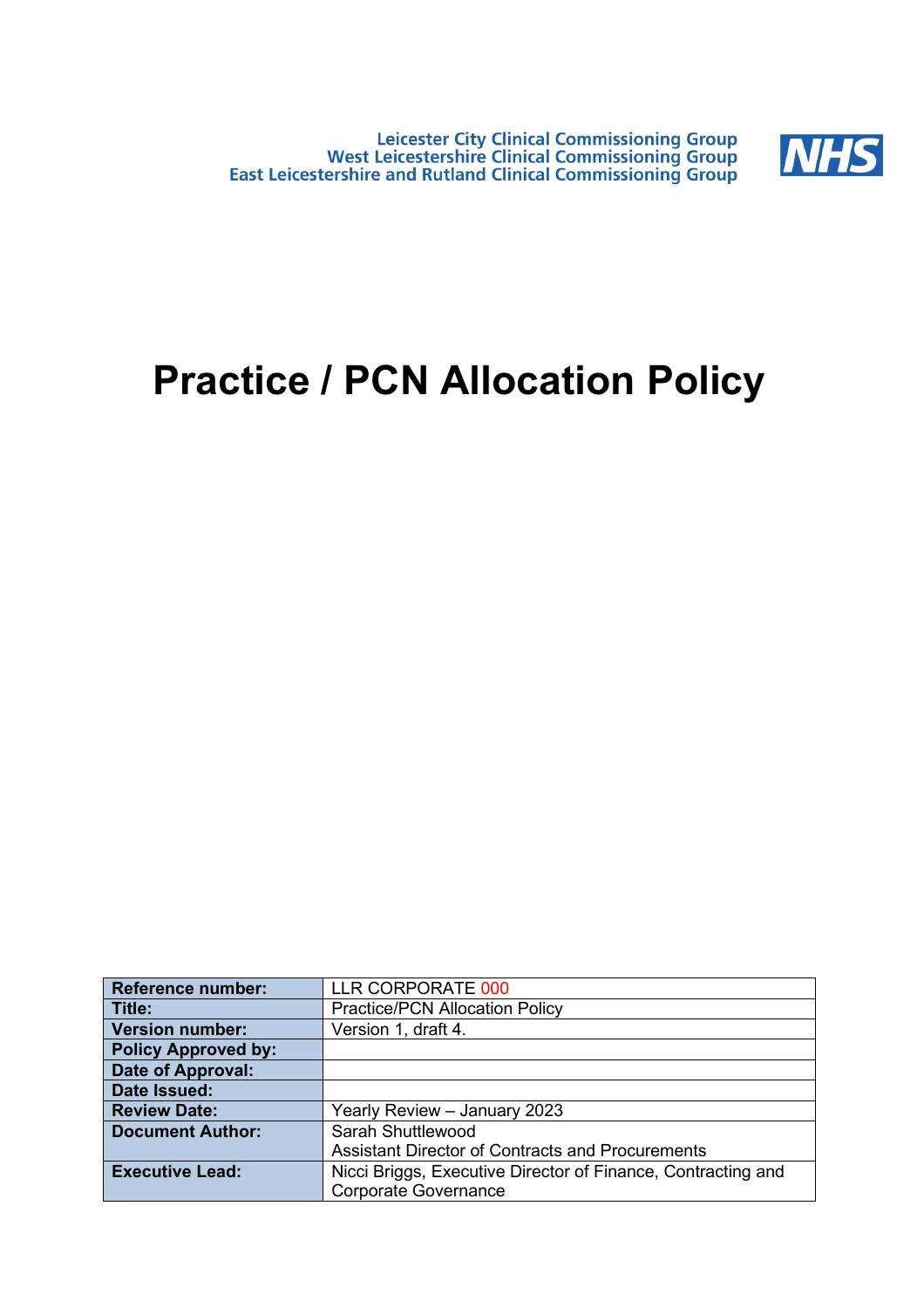### **Version Control**

| <b>Version</b><br>number | <b>Approval / Amendments made</b>                                      | <b>Date</b> |
|--------------------------|------------------------------------------------------------------------|-------------|
| $v.1$ draft 4            | Link to Network Contract DES inserted.<br>Document formatting changes. | 29/12/2021. |
|                          |                                                                        |             |

### **DOCUMENT STATUS:**

This is a controlled document. Whilst this document may be printed, the electronic version posted on the intranet is the controlled copy. Any printed copies of the document are not controlled.

### **RELATED DOCUMENTS:**

This document will reference additional policies and procedures which will provide additional information.

**All policies can be provided in large print or Braille formats upon request. An interpreting service, including sign language, is also available.**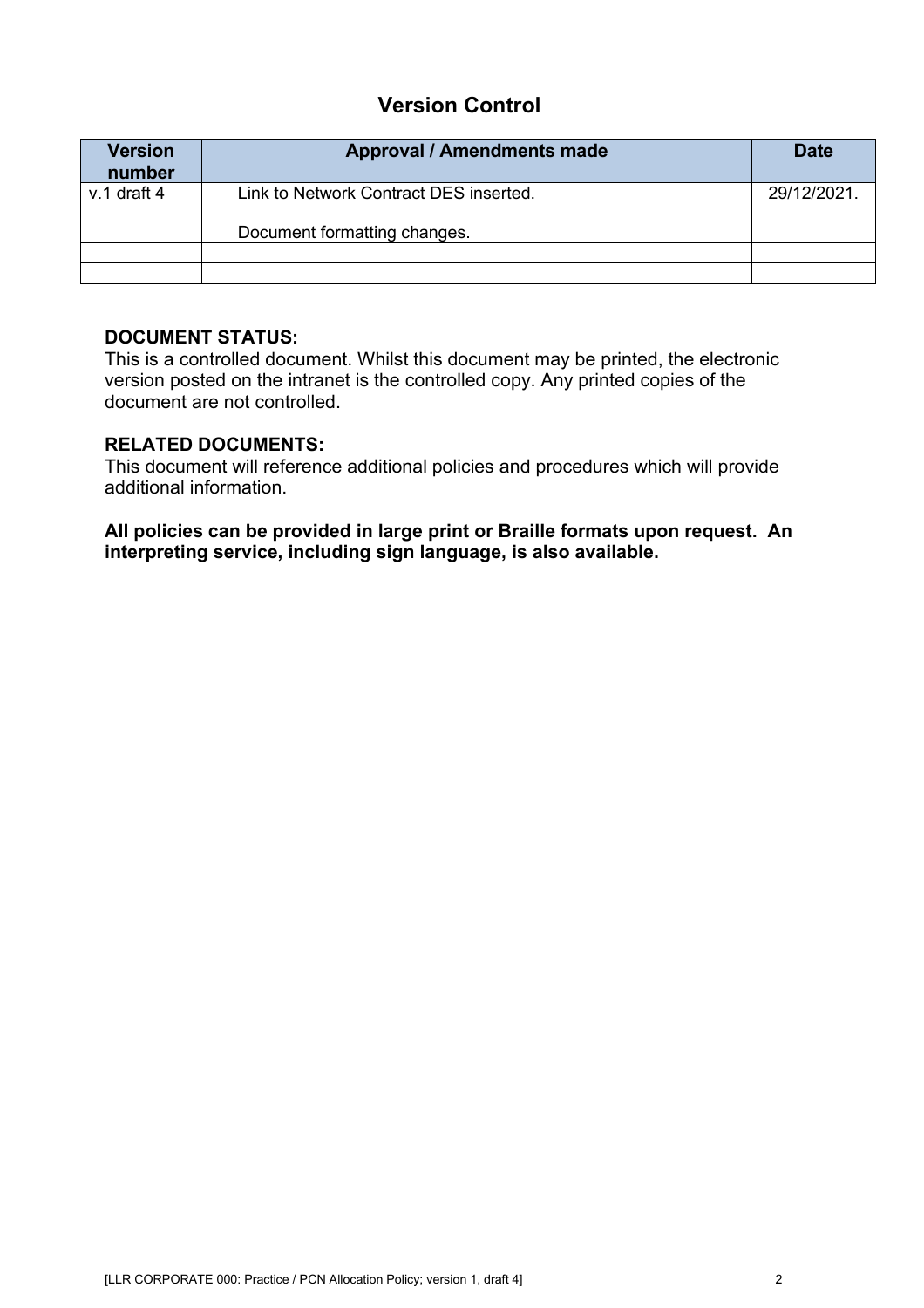### **Contents**

| Stage One - Permissible Practice Movement Between PCNs 4 |  |
|----------------------------------------------------------|--|
|                                                          |  |
|                                                          |  |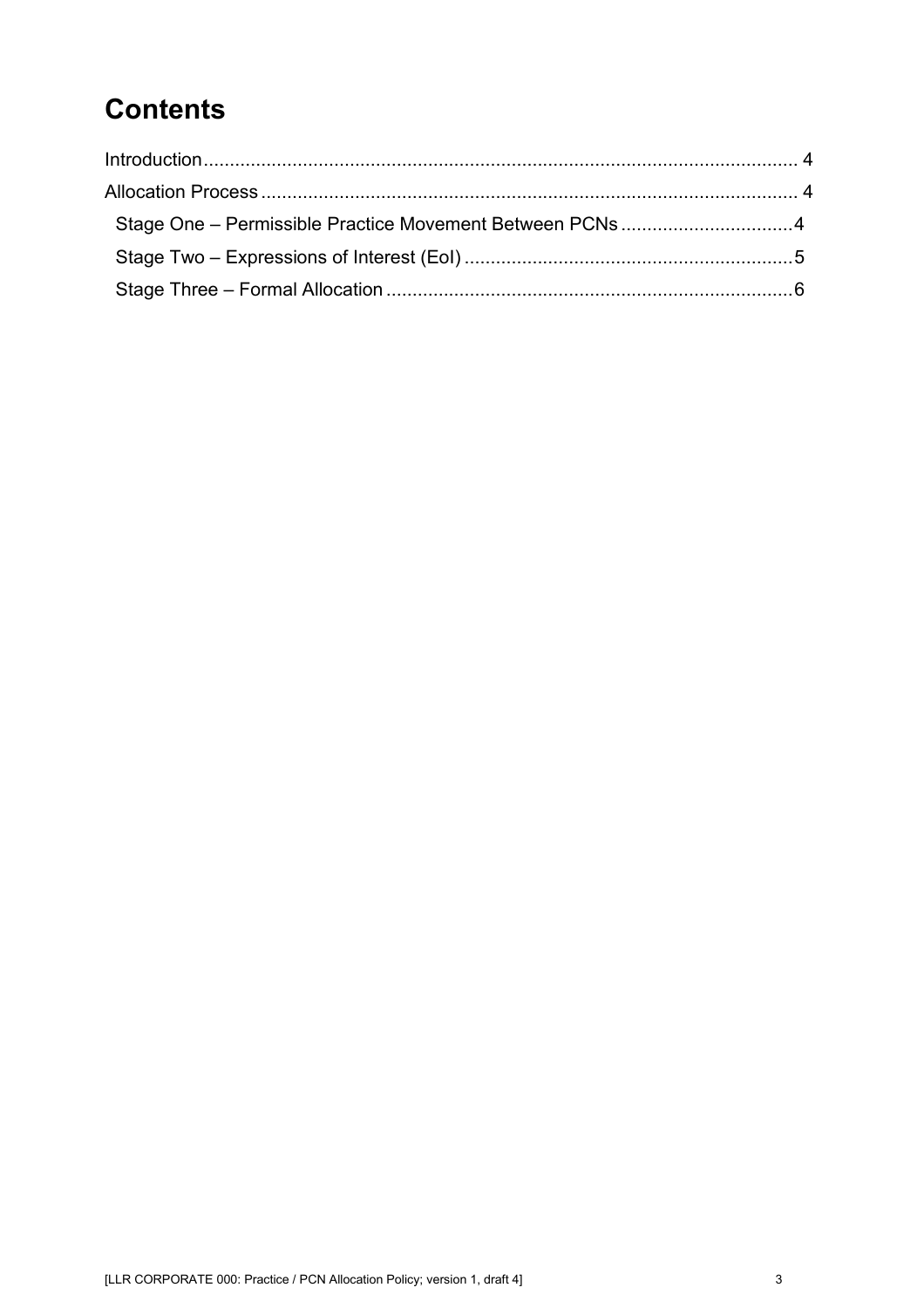### <span id="page-21-0"></span>**Introduction**

The Network Contract Directed Enhanced Service (the "Network Contract DES") was first introduced in the Directed Enhanced Services Directions 2019. It placed obligations on practices and commissioners and granted various entitlements to practices with effect from 1 July 2019. An objective of the Network Contract DES in 2019 was for primary medical services contractors to establish and develop Primary Care Networks ("PCNs") and forms part of a longterm, larger package of general practice contract reform.

The intention is that there will be a Network Contract DES each financial year until at least 31 March 2024 with the requirements of the Network Contract DES evolving over time.

**Network Contract Directed Enhanced Service – Contract Specification 2021/22** [https://www.england.nhs.uk/wp-content/uploads/2021/12/B1218-network-contract-directed](https://www.england.nhs.uk/wp-content/uploads/2021/12/B1218-network-contract-directed-enhanced-service-contract-specification-2021-22-dec-21.pdf)[enhanced-service-contract-specification-2021-22-dec-21.pdf](https://www.england.nhs.uk/wp-content/uploads/2021/12/B1218-network-contract-directed-enhanced-service-contract-specification-2021-22-dec-21.pdf)

This policy will be kept under review and amended when appropriate in line with the transition of CCGs to an Integrated Care Board (ICB) (expected July 2022).

### <span id="page-21-1"></span>**Allocation Process**

The Network Contract DES states that every GP practice has a right to join a PCN and participate in the Network Contract DES. However, there are rare occasions when practices are no longer a member of a PCN.

Where a practice wishes to participate in the Network Contract DES but is unable to find a PCN to join or chooses to leave a PCN without another PCN to go to, commissioners will have the ability as a last resort to allocate a practice to a PCN as a Core Network Practice. It is not anticipated that this will happen on a regular basis as it is expected that disagreements over joining or being part of a PCN would be managed through mediation, supported by the commissioner and the Local Medical Committee (LMC). The CCGs would expect that mediation would be undertaken to resolve any issues prior to initiating a process of moving to another PCN.

The purpose of this policy is to set out the approach that will be adopted if a practice leaves their current PCN e.g., expulsion or resignation, and is unable to identify a new PCN, triggering the practice/PCN Allocation process.

### <span id="page-21-2"></span>**Stage One – Permissible Practice Movement Between PCNs**

*Timeline – any change needs to be implemented by the next 1st April.*

There is an annual window (1st April each year) for practices to move PCNs if this is something they wish to do. The expectation is that movement between PCNs is not possible at any other time in the year. In exceptional circumstances and only where there is evidence that patients are being adversely affected would consideration be given to allow PCN movement outside of the 1st April window.

Any practice that does not have a PCN (due to expulsion or resignation) it is expected that they identify another PCN to join. The timing of an expulsion or resignation will need to be managed to meet the 1st April time period and a mediation process will need to be undertaken to ensure all options to remain with the current PCN has taken place.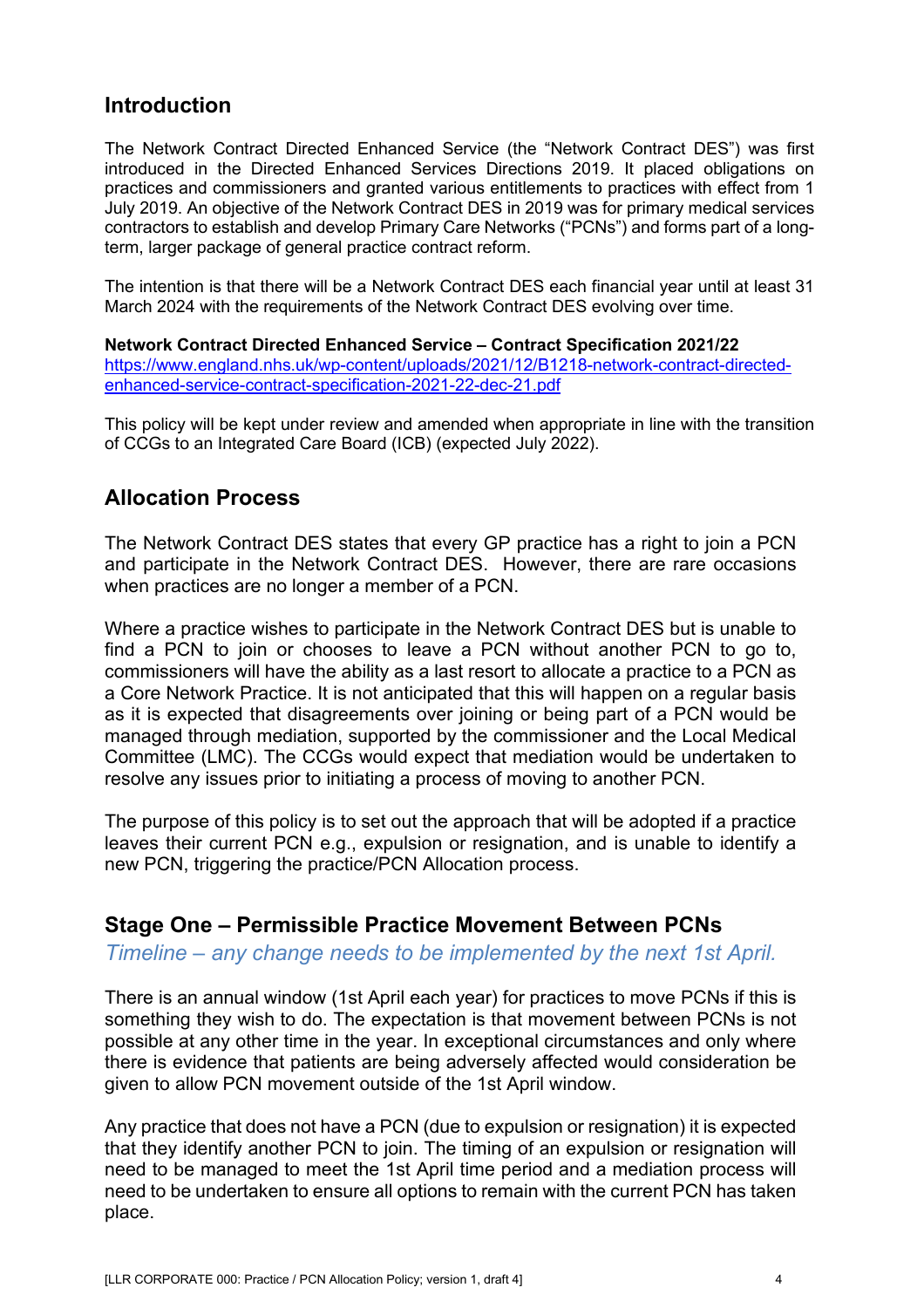The recommendation to a practice who is considering resigning from their PCN would be to identify a PCN to join prior to resigning. When considering which PCN to join a practice needs to consider the following Network Contract DES requirements –

- PCN size is not compromised (30,000 50,000 population size)
- Geographic Contiguity
- Demographic alignment and that patient services are not compromised

It is recognised by the CCGs (ICB) that positive relationships are also important when selecting a PCN to move to however the above criteria is the nationally set priority criteria that practices need to align with.

The expectation is that the practice successfully identifies an alternative PCN to become a member of and this will be reviewed by the CCGs and approval given to enact this to be implemented from the following 1st April. To emphasise that it continues to be the responsibility of the practice to identify a new PCN to join.

### <span id="page-22-0"></span>**Stage Two – Expressions of Interest (EoI)**

*Timeline – up to 4 weeks.*

Stage two is triggered when mediation has not been successful to enable the practice to remain as a core network practice in their original PCN and the practice has been unable to identify an alternative PCN.

The practice and PCN are required to jointly inform the CCG that the practice intends to leave or has been expelled from their current PCN and that the practice has been unable to find an alternative PCN.

The CCGs will undertake a review of the reasons for the current position to assess if other interventions could help keep the practice with their original PCN. If this is not successful, the CCGs will form a panel comprising of the following members –

• Assistant Director of Contracts and Procurement (lead for the process)

• Executive Director / Deputy Director (usually from either Integration &Transformation (I&T) or Finance, Contracts and Governance directorates (or equivalent once transitioned to ICB))

- Head of Transformation (I&T)
- Non conflicted GP
- Independent lay member (ILM) / Non-executive Director (NED) (CCGs or ICB)
- Local Medical Committee (LMC) clinical representation

The panel will initiate an expression of interest (EOI) process across selected PCNs to ask for volunteer PCNs that would be happy to accept the practice.

Selection of PCNs to be included in the EOI will broadly align with PCN guidance (as set out above). If a PCN comes back to accept the practice the CCGs will facilitate the exit and entry to the relevant PCNs. This will take place on the relevant 1st April.